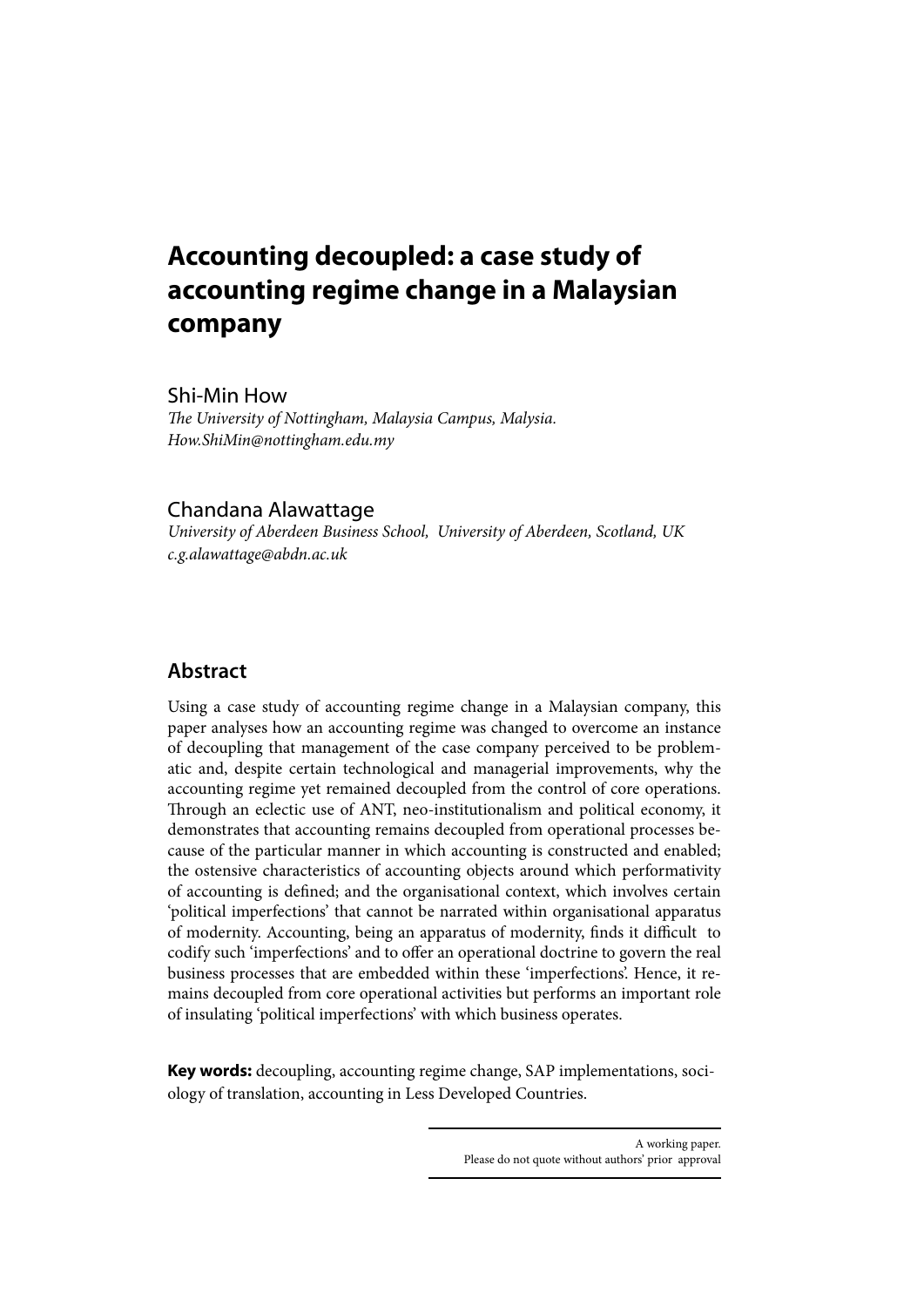### **Introduction: the problem of decoupled accounting**

How important accounting is in controlling day-to-day business operations has long been debated. The taken for granted orthodoxy has been that accounting plays a vital role in operational controls. Accounting is presumed to be an objective source of information that corporate managers use in a rational and authoritarian way in pursuit of economic ends (cf. Bryer, 2006, Mackintosh, 1994). Bryer (2006) argues that "accounting is the most important control system because it provides the investors and managers with objective measures of the generation and realisation of surplus value; ... accounting is the totality of the control process because it provides an objective framework within which all other control systems and realities are subsidiary and subservient" (p. 552). While Bryer's argument rests on the potential of accounting to translate capitalist ideologies into a set of operational doctrines at the point of production, the managerial functionality and potential of accounting has been much emphasised in relation to the technological potential of computerised accounting packages for unprecedented levels of organisational integration (see Davenport, 1995, 1998, 2000, McAdam and Galloway, 2005). Quite a few critical researchers, on the other hand, have different ideas. For Emmanuel et al. (1990, p.34), for example, accounting is just one technique available to assist organisational control and would be neither the totality of all control systems nor the most important one.

Empirical findings on accounting in Less Developed Countries (LDCs) do not support the attribution of a managerial significance to accounting. Instead, it has been understood that accounting does not constitute a dominant form of control and has become marginal, ritualistic, ceremonial and decoupled from operations. For example, Uddin and Hopper's (2001, p.643) case study of a Bangladeshi soap manufacturing company demonstrates how "accounting ... became marginal, ritualistic, and de-coupled from operations". Alawattage and Wickramasinghe (2008) argue that the role accounting has assumed within political hegemonies of the LDC is not constitutive of the political hegemony of controlling labour. Hoque and Hopper's (1994) paper on a Bangladeshi jute mill also conveys the message that accounting is not the dominant form of control in LDCs. Jack and Kholeif (2008) and Kholeif et al. (2007) also observed a similar pattern in case studies of enterprise resource-planning (ERP) implementation in Egypt. They demonstrate how ERP implementations failed to achieve their intended integration and control functions (Jack and Kholeif, 2008, p.43). All these studies, one way or the other, demonstrate that accounting has been decoupled from the operational core of the business.

The notion of decoupled accounting is not necessarily an LDC phenomenon and, hence, more than any of those LDC studies, it is Berry et al.'s (1985) classic case of the British National Coal Board (NCB) that provides a clearer point of reference for this paper. Berry et al. (1985) observes how NCB manages its business through a vertically and horizontally decoupled management control system where each part of the organisation maintains its own identity and separateness. Intra-organisational relationships between its parts were observed to

#### **Accounting decoupled**  *How and*

*Alawattage 2012*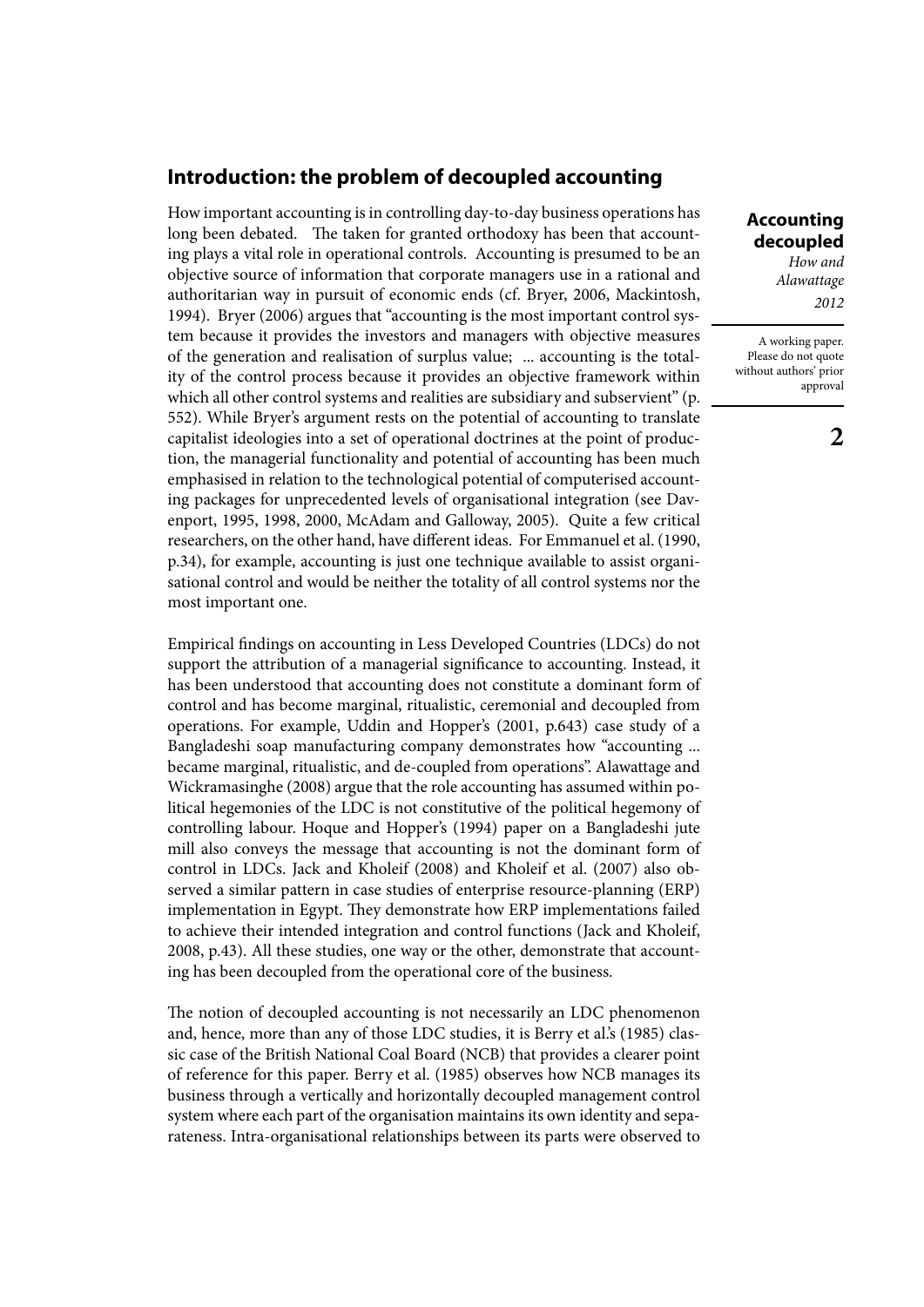be relatively infrequent, weak in terms of mutual effects and slow in mutual response (Berry et. al. 1985, p.14). Nonetheless, in contrary to the negativity attributed to decoupling in the above mentioned LDC research, they argue, such a decoupling in control systems would not necessarily be undesirable but it has enabled the NCB to manage varying types and degrees of complexity and uncertainty. Covaleski and Dirsmith's (1983) also make a very similar observation of how budgeting operate as a means of loose/decoupling between external imagery and internal operations and, for them, such a decoupling is forced through budgeting, because decoupling will not arise spontaneously. The notion of decoupling is, perhaps, best spelled out by Meyer and Rowan's classic (1977) - Formal Structure as Myth and Ceremony, where they argue that, "to maintain ceremonial conformity, organisations that reflect institutional rules tend to buffer their formal structures from the uncertainties of technical activities by becoming loosely coupled, building gaps between their formal structures and actual work activities" (p.341). Such a decoupling is necessary, inter alia, for (1) the insulation of the presumed functionalities of the imagery structure from the anomalies of the organisations operational/technical core and (2) the conformance to the formal structure while still preserving the autonomy and the ability of the operational/technical structure to be responsive to a loosely coupled world (Meyer and Rowan, 1977; see also, Covaleski and Dirsmith, 1983; Weick, 1976).

Accounting research on LDCs 'observes' decoupling of accounting (often as a dysfunctional phenomenon) but fails to provide theoretical and empirical explanations of why accounting is decoupled from the operational core. This paper takes up that challenge. Using a case study of accounting regime change in a Malaysian company, this paper analyses how accounting regime was changed to overcome an instance of decoupling that management of the case company perceived to be problematic and, despite certain technological and managerial improvements, why the accounting regime yet remained decoupled from the control of core operations. Through an eclectic use of ANT, neo-institutionalism and political economy, it demonstrates that accounting remains decoupled from operational processes because of (1) the particular manner in which the accounting is constructed and enabled; (2) the ostensive characteristics of accounting objects around which performativity of accounting is defined; and (3) the organisational context, which involves certain 'political imperfections' that cannot be narrated within organisational apparatus of modernity. Accounting, being an apparatus of modernity, finds it difficult to codify such 'imperfections' and to offer an operational doctrine to govern the real business processes that are embedded within these 'political imperfections'. Hence, it remains decoupled from core operational activities insulating the 'political imperfections' with which business operates. As such, the thrust of the paper, and its primary contribution to the accounting litereture, is an illustrative case study that extends the theorisation of decoupling (cf., Weick, 1976, Meyer and Rowan, 1977; Covaleski and Dirsmith, 1983; Berry et al., 1985). Moreover, we bring political ideosyncracies of LDCs into our analysis and, hence, contribute to the set of accounting litereture that attempt to theorise accounting in LDCs. As the case story unfolds around a particular project of SAP implementation, especially

#### **Accounting decoupled**  *How and*

*Alawattage 2012*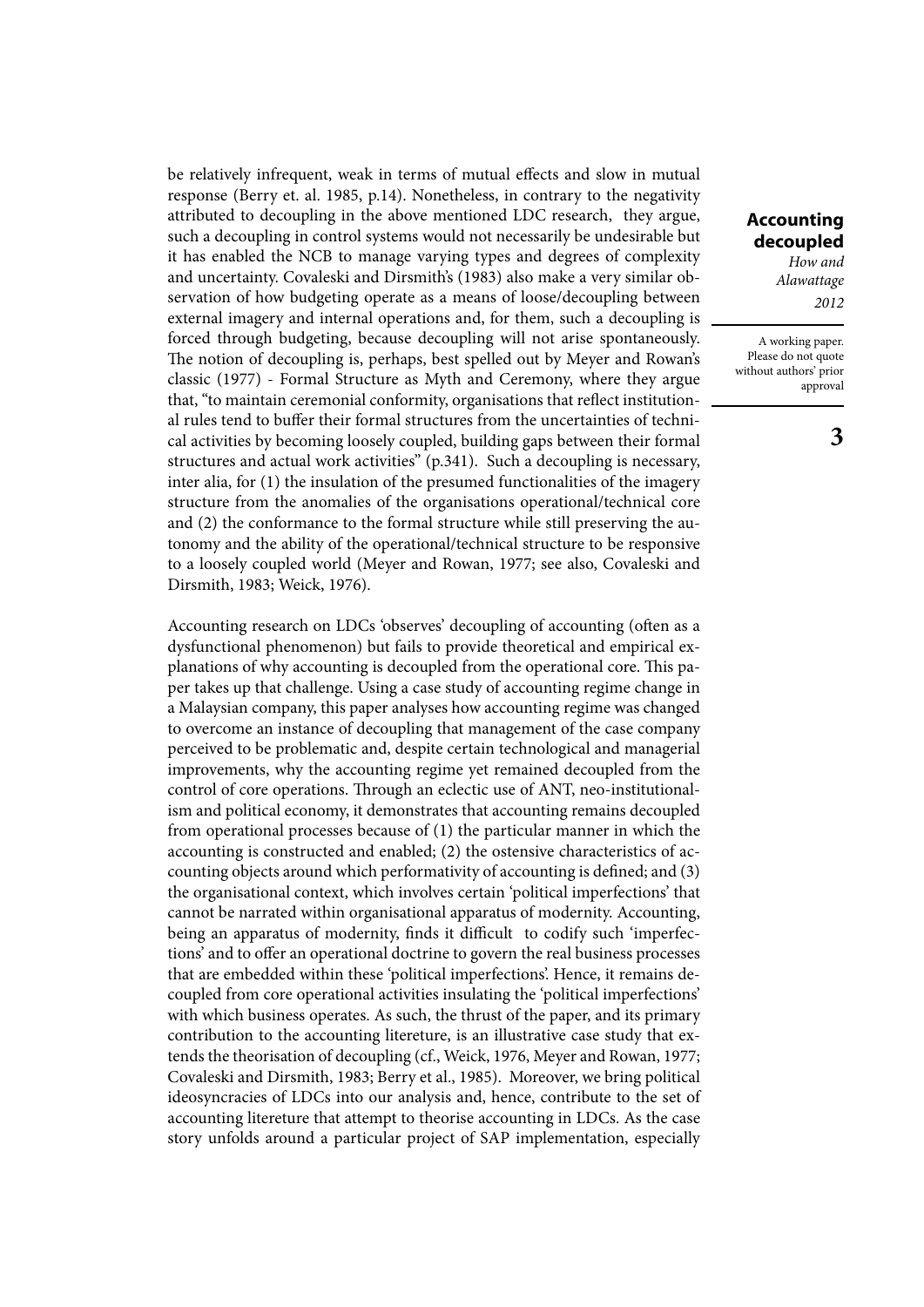in a less resourcefull context, it will also contribute to the stream of accounting research that documents organisational attempts of achieving functionalist aspirations of integration, standardisation, visibility and control at a distance through technological innovations such as ERP/SAP

However, the case presented in this paper involves neither a full blown ERP implementation nor a companywide planning system with any sort of strategic intentions. Instead, the case company launches into a partial adoption of SAP in a rather responsive reaction to a particular managerial crisis with a "panoptic dream of visibility and action at a distance" (see Dechow and Mouritsen, 2005, p.729) that company managers attributed to SAP. Hence, in a technical sense, this case would not provide a perfect case of ERP or SAP implementation but offers a rich empirical story of accounting system change. In other words, eventhough the paper's empirical story unfold around a SAP implementation project, its primary focus is not on ERP/SAP implementation but on explaining why and how accounting remains decoupled from operational core. It nevertheless demonstrates the trust that managers place on computerised accounting packages as a mean through which they could enhance visibility and action at a distance, and how such accounting objects (re)define accounting regimes but fail to realise their presummed managerial functionalities of visibility, integration, standardisation and control.

The paper is organised as follows. The next section will do a brief reveiw of the current accounting literature on ERP/SAP with an aim to contextualise the paper within the alleged power of ERP/SAP packages to integrate otherwise decoupled organisational systems. This will be followed by research methods, the empirical story of accounting system change and, finally, a theoretical and empirical synthesis of why accounting remains decoupled, with special reference to the 'political imperfections' with which the businesses in LDCs often operate.

### **Literature: functionalist dreams of visibility and control**

ERP has gained the attention of critical accounting and control researchers because of its alleged technological potential for unprecedented levels of organisational integration (see Davenport, 1995, 1998, 2000, McAdam and Galloway, 2005). This organisational integration is deemed possible because of ERP's integration of otherwise decoupled corporate information in one central database, which is then accessible and retrievable from different organisational positions (Dechow and Mouritsen, 2005). It is even suggested that "enterprise systems offer the first great opportunity to achieve true connectivity, a state in which everyone knows what everyone else is doing in the business all over the world at the same time" (Davenport, 2000, p. 5). For critical researchers, however, ERP systems should be examined not simply because of their "technological curiosities, but as vehicles through which fundamental questions concerning the nature of management control may be both asked and answered" (Chapman, 2005, p. 685). Accordingly, ERP has been conceptualised as a "steering mecha-

#### **Accounting decoupled**  *How and*

*Alawattage 2012*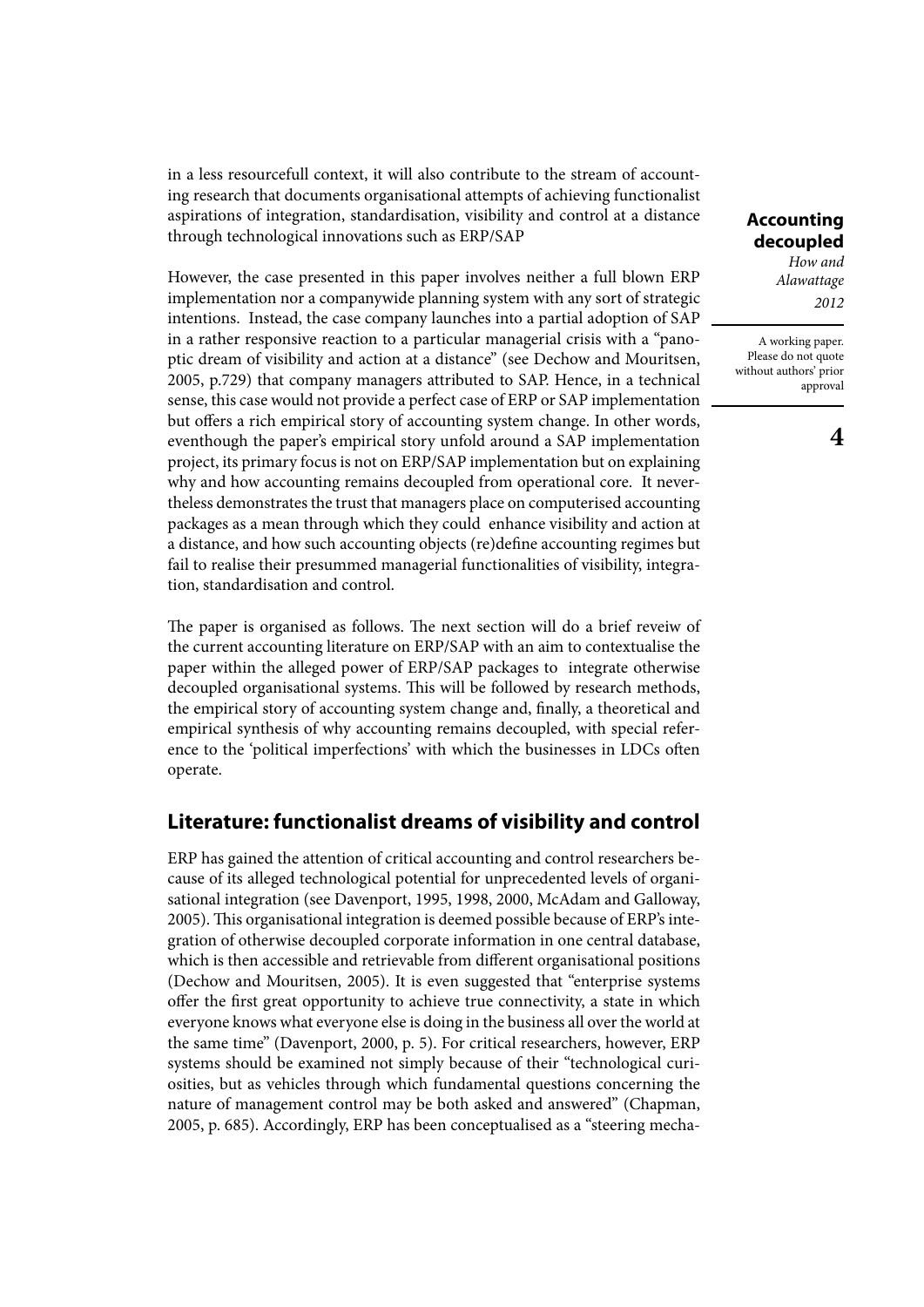nism", adoption of which imposes administrative interests on the organisation in place of processes which evolved over time following unique historical paths and trajectories (Dillard and Yuthas, 2006, p.220). As such,

> ERP systems impose radical changes on the everyday work lives of organizational constituents. ... The nature of social integration is transformed as communication is standardized and mediated through the system. Organizational goals and reporting language shift, changing perspectives regarding work objectives and subordinating objectives not in concert with those of the ERP systems. Employees adapt to these global and tightly interwoven changes to avoid the risk of sanctions in the newly competitive and downsized organization. (ibid)

However, ERP has not always been assigned such a radical power. Dechow and Mouritsen (2005) raise the question whether it is possible or even interesting to integrate a firm's activities via its information systems, and whether this enables management control. Taking a case in which two Western companies pursued the integration of management controls through ERP, they demonstrate how the quest for integration is a concurrent, episodic and unending process. For them, ERP does not define what integration is but, by distinguishing between accounting logistical structures, only offers a techno-logic that conditions how control can be exercised. ERP makes data more accurate, available and open to sharing across an organisation, but hardly creates the "panoptic dream of visibility and action at a distance" (ibid, p.729).

The notions of visibility and distance are also at the centre of Quattrone and Hopper's analyses of two multinational organisations' attempts to implement ERP. Confronting the assertion that "ERP configurations can dramatically affect accounting controls and how actions are made visible" (Quattrone and Hopper, 2005, p.736), they address the issue of how ERP implementations achieve integration and influence how distances are created, managed and reduced. In one of the two organisations they investigated, ERP reproduced the existing structures of control at a distance through conventional accounting control, while in the other ERP was instrumental in instigating a constantly changing locus of 'minimalist' control; ERP, through its different configurations, can create different forms of distance and relations. The effect that ERP can have on management control is further echoed in one of their recent papers (Quattrone and Hopper, 2006). Taking the case of a large US multinational corporation, this time they argue that the ability to travel across organisations, in particular through SAP software package, stems from an absence which establishes a presence by mobilising and attracting other actors and technologies (ibid, p. 212).

Development of an IT-based management control system is a serendipitous process but evolves episodically (Hyvönen et al., 2008). It is suggested that IT solutions such as ERP can and do shape organisations' accounting realities, first by forcing accountants to study the logic of the solution, and second by challenging them to invent ways of coupling accounting with management reali-

#### **Accounting decoupled**  *How and*

*Alawattage 2012*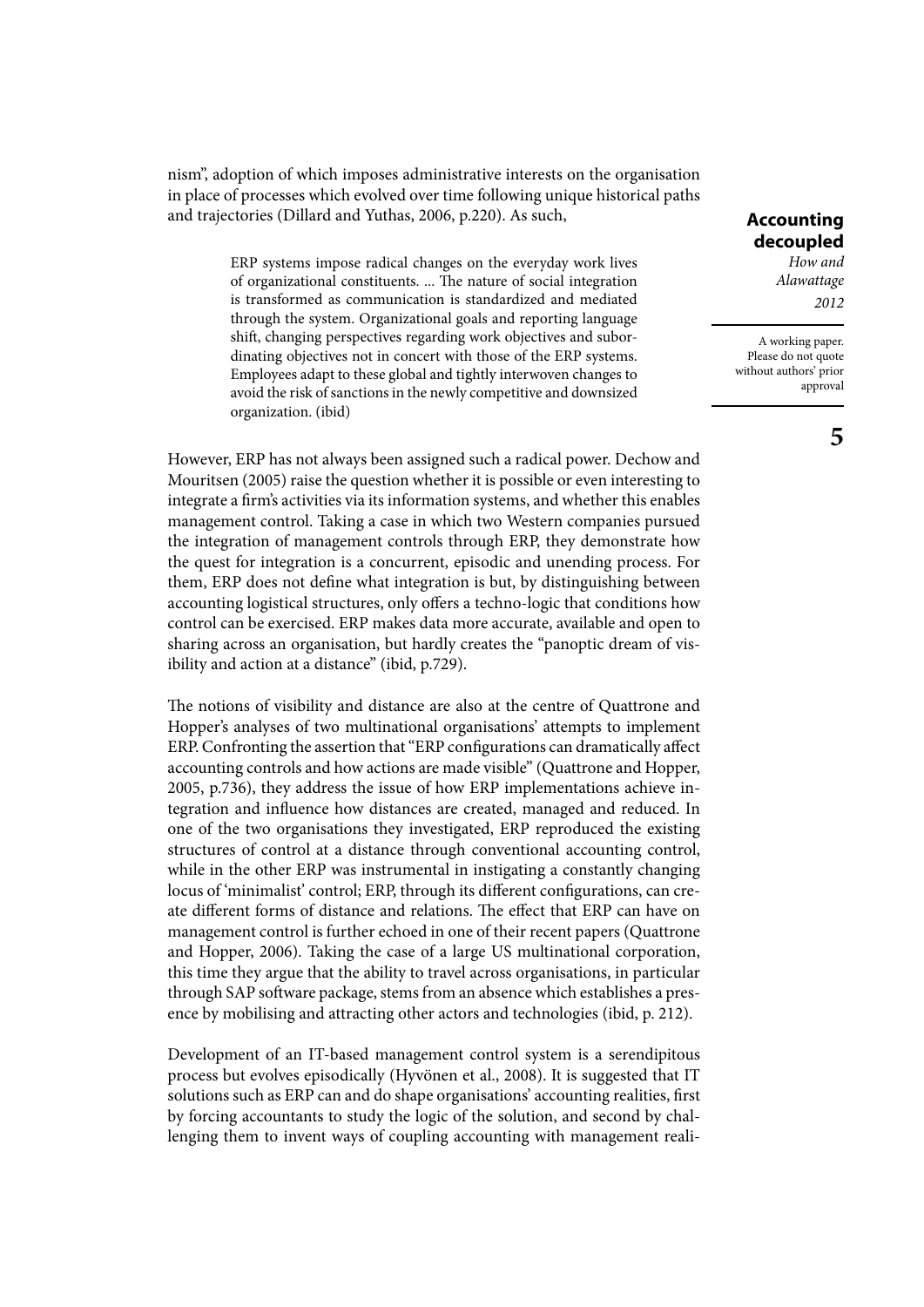ties. Such alignment then shrink the distance between geographically separated units by gathering detailed data on the peripheral units and combining them into a "virtual mill" at the centre created by accounting reports (ibid, p. 59). However, akin to what Dechow and Mouritsen also observe, this virtual mill would not create their "panoptic dream of visibility and action at a distance" (2005, p.729) but an 'oligoptic' local totality which includes a propensity for errors, since its functioning depends on the existence of many information agencies and the connections between them (Hyvönen et al., 2008, pp.59–60). Nevertheless, standardised software packages such as SAP are deemed useful, not just because of their potential to manage distance through better visibility of the periphery, but also because they can be used to overcome resistance to change. It is suggested that such software packages enhance the "blind commitment to the system and reduce resistance to the new system" (Hyvönen et al., 2006, p.145)

ERP systems have been described as "modalities of structuration" (Caglio, 2003) because they are capable of offering interpretative schemes, norms and co-ordination and control facilities to create a symbiosis between accounting and other professional groups. Caglio (2003, p.146), for example, demonstrates how ERP was instrumental in technical accomplishments and professional expertise being "disembedded, lifted out of specific positions, incorporated into the IT systems and re-articulated across all the positions-practice incumbents who [could] draw upon the ERP in the accomplishment of their day-to-day activities". This empirical finding is akin to what Scapens and Jazayeri (2003) also find: ERP's potential to integrate, standardise, centralise and become routine opened up opportunities and facilitated changes in the role of management accountants (see also Chapman and Chua, 2003).

Two case studies of ERP implementation in LDC contexts (Jack and Kholeif, 2008; Kholeif et al., 2007) record implementation failures. Both of these case studies demonstrate how ERP implementations failed to achieve the intended integration and control functions. Jack and Kholeif 's (2008) paper describes contests between ostensive definitions of the role of management accountant by the chief financial controller on the one hand, and politically performative definitions by the external funding agency of an Egyptian industrial modernisation programme on the other. Thus, in contrast to Caglio's (2003, p.146) observation that "ERP systems certainly provide management accountants with powerful modalities of structuration, which can be leveraged in order to provide new meanings to their activities, to increase the legitimation related to professional contributions and to the improvement of their power vis-à-vis the other stakeholders of firms", Jack and Kholeif 's (2008) case is one in which "the role of the management accountants was returned to that of data custodian and information provider for others who controlled the organisation" (p.43). The 2007 paper by Kholeif et al. is an empirical extension of this observation. It addresses the same issue—why ERP has been unable to exert a significant change on management accounting—and finds explanations in the interplay between institutional pressures, institutionalised accounting practices, conflicting institutions, intra-organizational power relations and market forces.

#### **Accounting decoupled**  *How and*

*Alawattage 2012*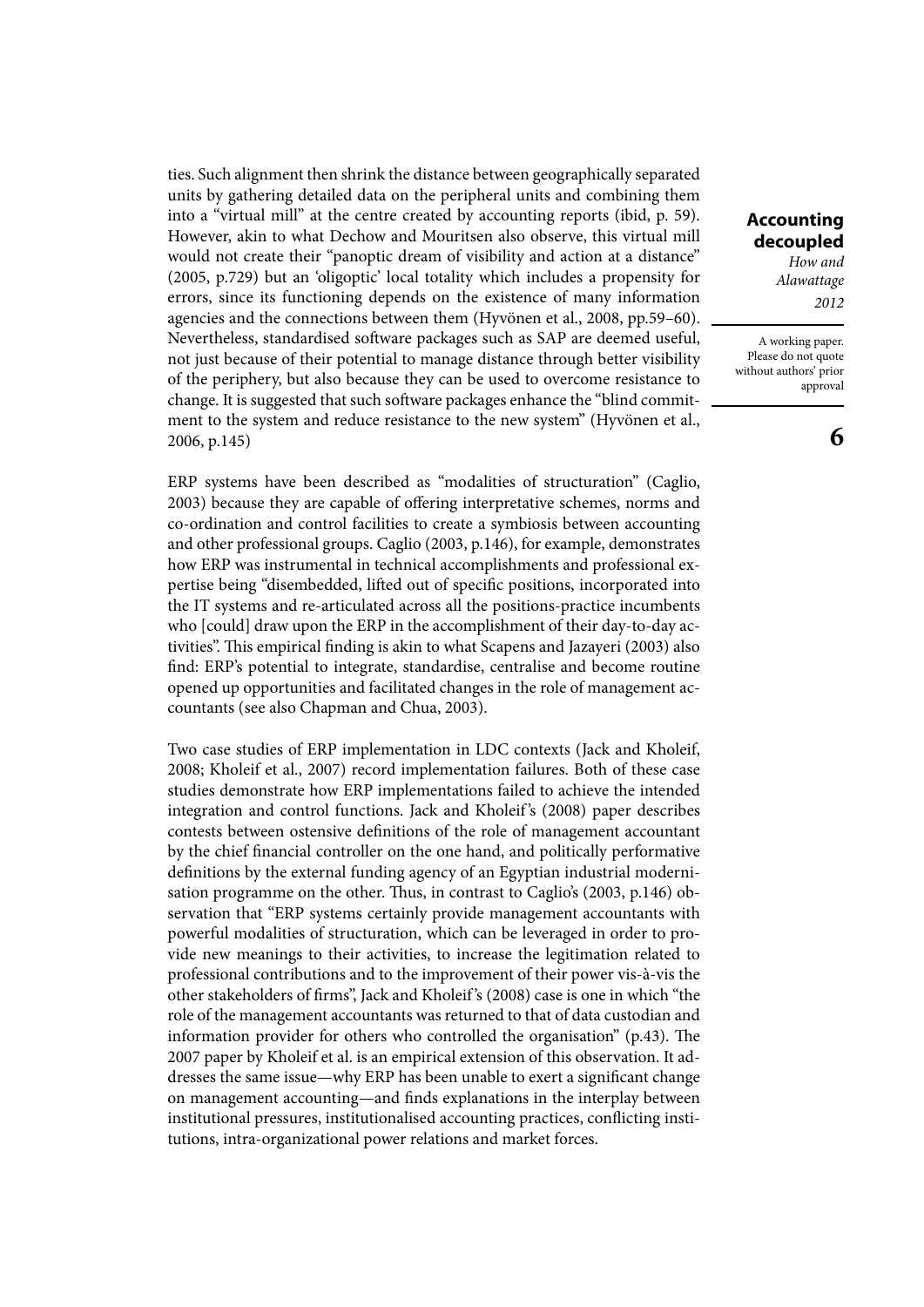A salient theme in all these accounting research is the functionalist desire for integration across organisational functions and the role of accounting in that. While there are some academic reservations regarding the possibility and necessity of such integration (e.g., Dechow and Mouritsen, 2005), the managerial normativity seems to be that such integration is potential and beneficial. This functionalist ideology, especially as evident in our empirical data, is a well rooted "institutionalised myth" (Meyer and Rowan, 1977) among the managers. Although, for our academic eyes, decoupling seems to be a natural answer for inherent socio-political and technological contradictions within and between organisational and social systems, managerial orthodoxy has long been to see them as dysfunctional attributes that need to be mitigated through technological innovations.

### **Research methods**

This paper is not exactly an outcome of any methodologically pre-planned research project; there never was a "rational-choice model" of methodology. Instead, there is a particular methodological story; a personal story along which different methods of data collection were made available. More than anything else, we have a methodological story to tell. A salient feature of this methodological story is the personal and culturally deep access to the site which offers us with ample opportunities to gain a deep insight into the actor worlds, to triangulate data we collected, and to revisit the site for data verification whenever it deemed necessary.

For many years, the first author and her close friend, a Finance Director (FD) to our case company, would catch up with each other every time the first author travels back to Malaysia. In December 2006, they met as usual through their 'yam cha'<sup>1</sup> session to catch up. But this time, few minutes into their conversation, the FD started talking about his recent involvement in the SAP implementation in his company. For the next few hours of their 'yam cha' session, they talked about nothing else other than this SAP project. Full of excitement, the FD was telling the first author his genuine belief in the potential of SAP to integrate and control all branch networks and to improve the efficiency and effectiveness of the business operations. This conversation then lead to an "unofficial" arrangement that the first author would participate in the project as a "personal advisor" to FD so that, in return, she would be studying the project for her research purposes.

The first author followed the FD to the head office in Johor Bharu (JB). She was introduced to several senior level managers in the company whom the FD has close contact with regarding the SAP project. She was given permission to **Accounting decoupled**  *How and* 

*Alawattage 2012*

<sup>1</sup> The term 'yam cha' is a Cantonese term meaning to have tea. This term is also very popular among the Malaysians, but with a completely different context. The tea would take place late at night, usually between 11pm and 3 or 4 am. The people would go to the local street-side stores which serve drinks (both hot and cold) and some local delights.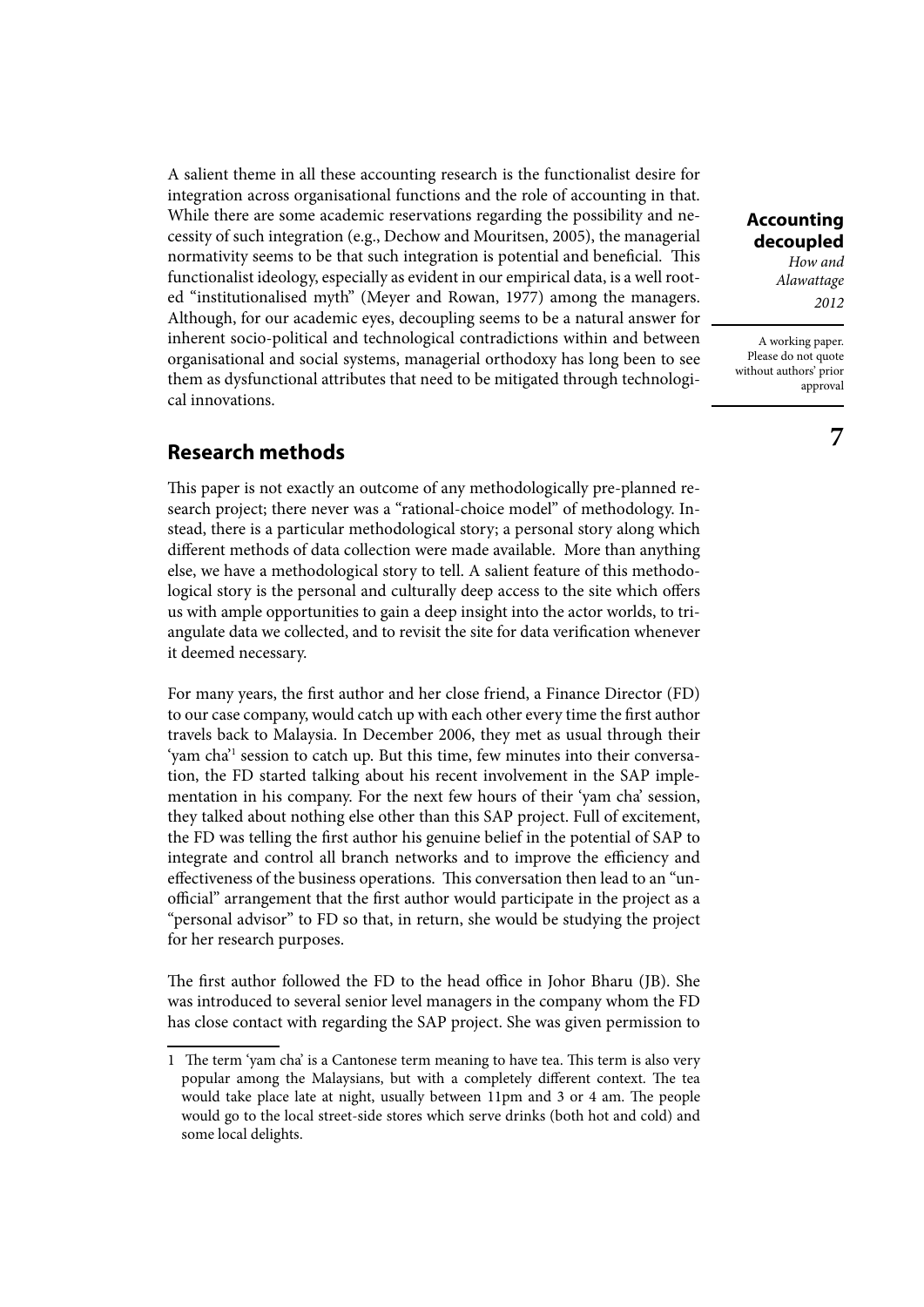follow the FD around, to be introduced herself to other personnel, and to allow access to any documents and meetings deemed necessary to help with the project implementation and for her own research.

For the next four weeks (mid December 2006 to mid January 2007), the first author was observing the company's SAP implementation. During this period, the project was only at its infancy whereby there were still plenty of meetings and discussions among senior managers regarding the viability of this project and the expected time scale involved. The first author was not invited to any of these meetings but was able to converse with the FD with regards to the meeting contents. Furthermore, the first author was introduced to the accounts clerks who worked under the supervision of the FD. These "girls" (as the FD often called them) were very helpful in explaining how the "accounting things" work in their daily work routines at the head office. Even though this stay in Malaysia was relatively short, the first author managed to visit one of the S&D outlets in Johor Bharu (JB). The S&D manager explained to the first author how the manual accounting system works at the branch level, and granted permission for first author to freely converse with the S&D accounts clerks so that she can gain more insights into their daily routines. In this way, the first author managed to gain an overview of the manual accounting system at the head office and the periphery (i.e. S&D outlets). The "girls" were helpful in answering queries that "Miss" (the "girls" called the first author "Miss" to show respect as usual among Malaysians) put forward, showing her their work routines, filing system, accounting records etc.

Due to work and family commitments in the UK, the first author was not able to station long in the research site. Nevertheless, she continued to maintain close contact with the FD, JB S&D manager and the accounts clerks through emails and Skype and telephone conversations to keep herself updated with the progress of the SAP project.

The first author made four subsequent site visits between July 2007 and December 2008, each stay lasted one- to two-month period. During those times, the company had went through several phases of transformation from testing to rolling out the SAP package progressively starting from the head office and S&D outlets in JB, Selangor, Pulau Pinang to the final S&D outlet in Pahang. During these visits, interviews have been conducted with the S&D managers of each outlet. Each interview ranged between 30 and 40 minutes. Some managers have agreed for the conversations to be recorded while others preferred not to. Under those circumstances, notes were taken during the interviews and were transcribed into complete versions when the contents were still fresh in mind. The "girls" however, were more reserved to talked to the recorder, but informal conversations during lunches and late night 'yam cha' sessions were very effective with them. "Girls" were more relaxed and chatty as a group outside their work settings. So, first author formally interviewed managers, had informal conversations with FD and accounting clerks, observed (and helped) what they were doing, attended their meetings (mainly as non-participant observer but with some inputs when she was invited to offer her opinion), browsed through

#### **Accounting decoupled**  *How and*

*Alawattage 2012*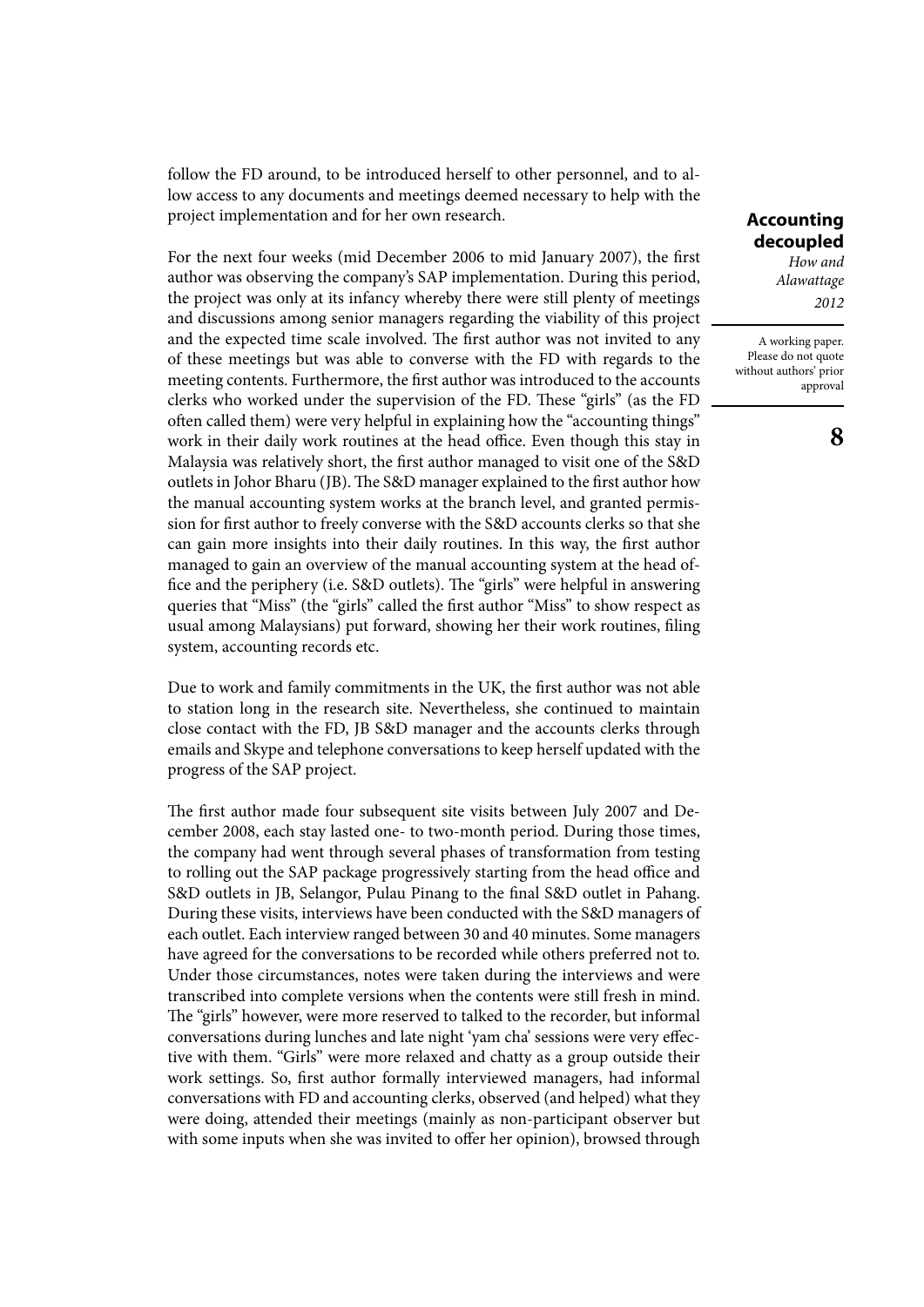documents and gained a good understanding of how the SAP project went on and what happened to the organisation and its actors during that.

A detailed timeline and research activities carried out during these field visits have been summarised in the Appendix 1.

Nevertheless, for us, methodology means the totality of the approaches through which this paper is produced. It includes not only the data collection methods we deployed, but also the theoretical premises upon which data were interpreted and conclusions were drawn. Data collection methods deployed were contingent very much on the social and cultural connections between the first author and the people at the site. Theoretical choices, on the other hand, were driven by the analytical focus, which is on two interrelated issues. First is empirical: how an accounting regime was changed to overcome an instance of decoupling - a particular set of managerial politics and episodes that transformed the accounting system. In this regard, what we needed is, not an 'interpretive' theory to conclude upon our findings, but a theoretical framework that can organise our story into a meaningful set of episodes. Although it provides only a partial explanation of why accounting remains decoupled, Callon's (1986b) "sociology of translation", most importantly its phases of translation - problematisation, interestment, enrolment and mobilisation - comes handy in storytelling, especially in terms of its capacity to capture the micro politics of how accounting is constructed, enabled and how its performitivity is locally defined.

The second issue is interpretive: why accounting remains decoupled from the operations. An account of how accounting is constructed enabled and how its performitivity is locally defined can only offer a partial explanation to this issue. Political and institutional rationales of decoupling lie beyond these micro politics. They are rooted in 'political imperfections' with which the company operate; decoupling is demanded by these political imperfections of the operations. As such, our analysis goes into certain institutional and political economic dimensions of the business context within which decoupled accounting is (re)produced and institutionalised. To this end we draw eclectically on other theoretical frameworks, with special reference to Myer and Rowan's (1977) notion of "institutionalised myths".

### **The story: transformation of accounting regime**

#### *Episode 1: Accounting as a localised practice*

The story involves a medium-sized company in Malaysia (LC for anonymity). LC was established in 1999 with its sole office located in the city Johor Bahru (JB), which is located in the most southern part of the Peninsula.<sup>2</sup> The company

#### **Accounting decoupled**  *How and*

*Alawattage 2012*

<sup>2</sup> Malaysia is composed of two regions—Peninsular Malaysia and East Malaysia—separated by the South China Sea. Peninsular Malaysia comprises the states of Perlis, Kedah, Pulau Pinang, Perak, Kelantan, Terengganu, Pahang, Selangor, Negeri Sembilan, Melaka and Johor, while East Malaysia consists of the states of Sabah and Sarawak. See Appendix 2 for geographical presence of the company in Peninsular Malaysia.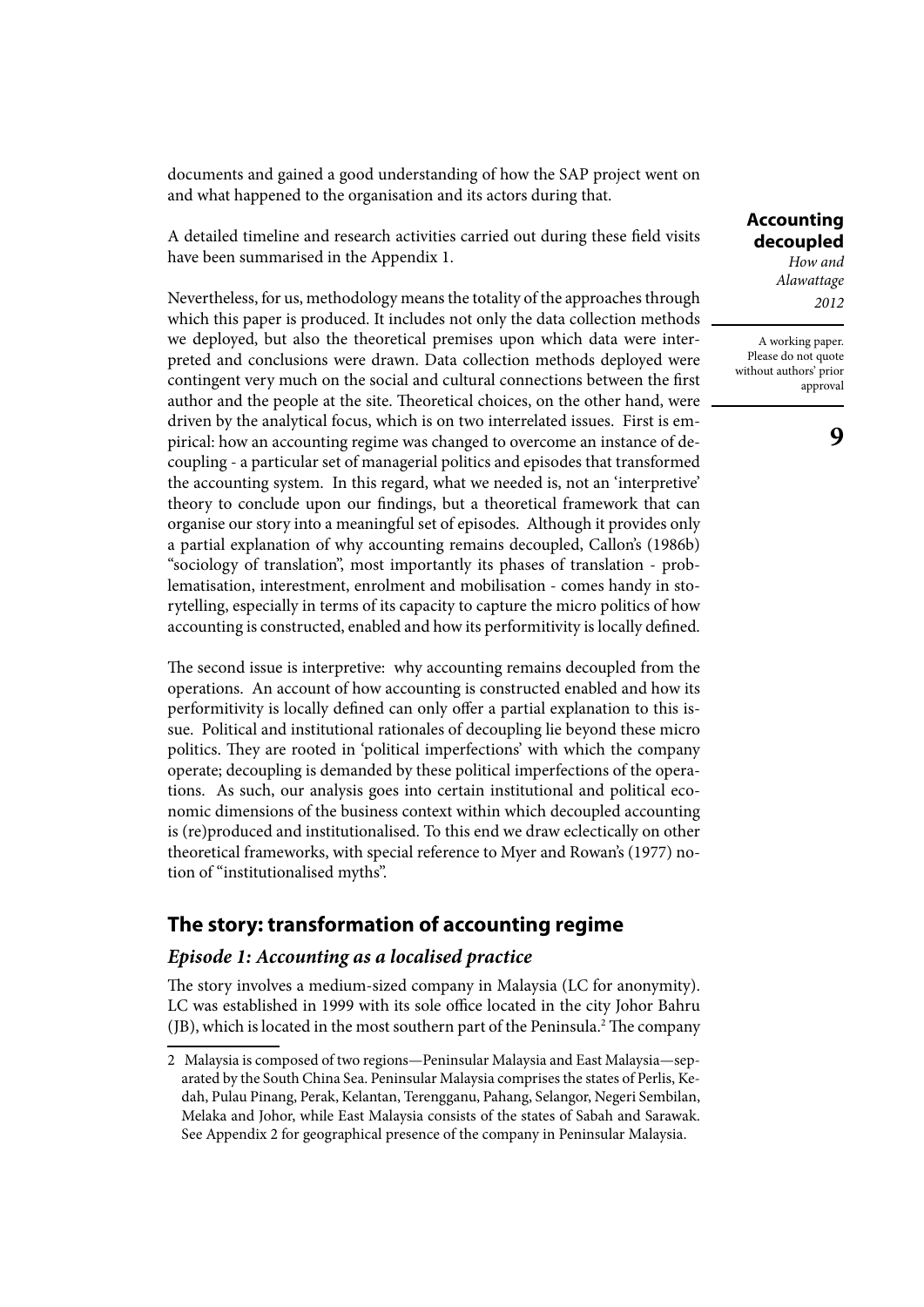started out as a wholesaler of building materials to local builders around the JB area. Its initial success, however, rested pretty much on the 'political capital' of the owner. From its beginning the company was able, through political contacts, to secure major government building projects, and gradually turned itself into one of the major building materials suppliers both to local builders and to the local government. By 2003, its growth was so "remarkable" that it expanded the business by launching into manufacturing building materials. By mid-2007, they had established three manufacturing sites (in Kedah, Selangor and JB) and Sales & Distribution (S&D) outlets spreading across the whole of Peninsular Malaysia. They employed a total of 80 staff (excluding casual labour which the company heavily employs in its manufacturing sites without formal employment contracts) and annual turnover averaged RM 25 million.

The growth of the business was understood more in geographical terms than in terms of transaction volume: "we are now everywhere in the Peninsula," boasted a manager. However, despite the unification of its operations under a single company name, logo, standard name boards and a legal existence as a private limited liability company, this geographical expansion was more like a sequence of giving birth to new family members with their own independent commercial (and political) existence, which asserted a 'corporate identity' through occasional ceremonial rituals of accounting. For example, S&D outlets were not governed by a set of corporate policies and procedures. Each S&D outlet decided its own pricing, debt collection, wages and also 'political payments' and capitalised upon the political contacts that regional managers had developed within the local political patronage. By its nature, especially given the significance of local government agencies and politicians as the main customer base, the enterprise was rather political and this dependency on the local political patronage demanded a high operational independence (and secrecy) for local S&D outlets, minimising the possibility of stronger operational integration through a set of centralised corporate policies. Thus, the company we are discussing here was indeed a network of loosely coupled entities, the integration of which into a company identity mainly took place through accounting.

This means, as a network of loosely coupled entities, the corporate existence was reproduced through symbolic acts of balancing conflicting interests: operational autonomy or vertical decoupling of subunits on the one hand, and integration into some sort of corporate identity (with minimal control) on the other. The company's accounting regime, at this phase of its history, was the configurative outcome of this tension between integration and dis-integration. And, the company's accounting system consisted of a set of autonomous accounting entities, more or less independent of each other and of the centre (i.e. Head Office). For example, each S&D outlet had its own independent system of accounting, with a certain degree of isomorphism (see DiMaggio and Powell, 1983), which featured a high degree of similarity between the systems but no interdependency or integration. An accounting clerk described what and how they did:

#### **Accounting decoupled**  *How and*

*Alawattage 2012*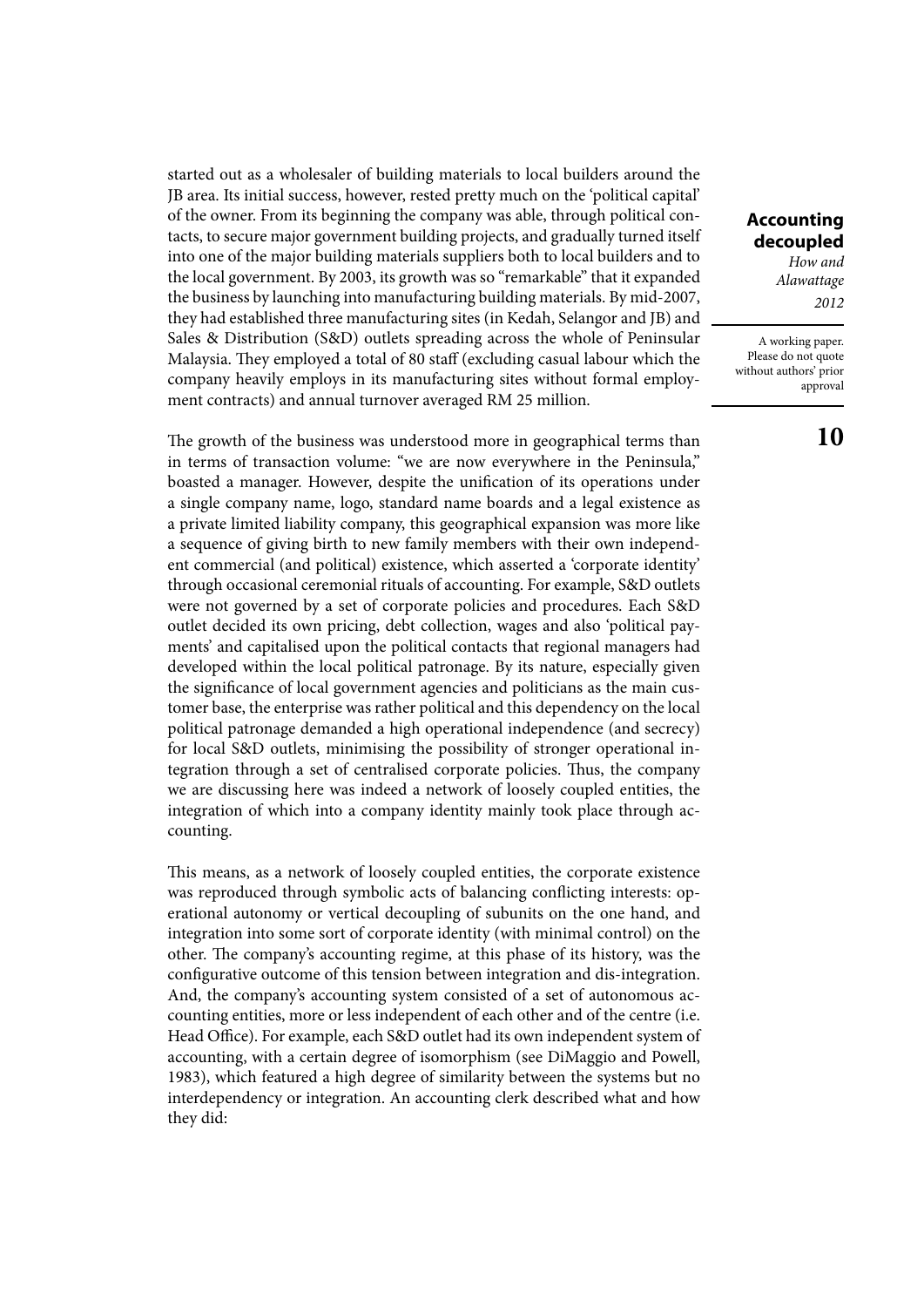Transactions are recorded manually in the books and ledgers, which are kept in the filing room. We also have a separate file (physical) for every customer, every supplier, and also for all types of expenses. They are all there in the filing room, nicely sorted, and can be retrieved in less than a minute. . . . I enter all vouchers and invoices to the ledgers every day, and store them neatly. See that chart on the cupboard, that's the filing index. Try it: EVEN YOU can easily find any file you want just in a minute. . . . We have a separate bank account in the local branch of the bank. Every day we deposit our collection in that account and pay our expenses out of it. When Head Office wants some money they should contact our manager here, and he either transfers money or sends a cheque. Each week, we pay to Head Office whatever dues we owe for the supplies we receive from them. Similarly, when we need money from Head Office, we telephone them and they transfer that to our account. . . . Yes, I think so; all outlets do business like this.

**Accounting decoupled**  *How and* 

*Alawattage 2012*

A working paper. Please do not quote without authors' prior approval

**11**

The "boss" of a sales outlet (as he was called by his staff) reinforced this point:

We manage our own outlet, we have our own customers. ... We make them (politicians) happy in our own way, and they know how to keep us happy. You have to be one of them to keep your business with them running.  $\ldots$  I mean, it's all politics.  $\ldots$  They don't want to do business with people that they don't know and can't trust.

Accounting between the periphery and the centre took two different forms. The first was operational: accounting for logistics from the centre to the periphery. As soon as the company launched the manufacturing of building materials, each S&D outlet had to order the majority of its supplies from the company's manufacturing sites. To eliminate competition between these manufacturing sites in selling their goods to S&D outlets, the company sought to coordinate all logistics through Head Office: the manufacturing sites were directly controlled from the HQ in JB. Of the eight S&D offices, the one in Kuala Lumpur is regarded as the S&D head office: it collected orders from all other S&Ds across the Peninsula and communicated these to HQ in JB, which then distributed the orders to the manufacturing sites nearest each S&D office. For example, there are two S&Ds in Pulau Pinang, on the north side of the Peninsula; the manufacturing site closest to these S&Ds is in Kedah, also on the north of the Peninsula. Once the materials ordered were ready, the manufacturing sites would deliver them directly to the S&Ds that had ordered them. HQ in JB then billed the S&D head office which in turn billed the other S&Ds for the materials ordered. Accounting (i.e. symbolic acts of ordering and exchanging information in this instance) took place first through (in)formal telephone calls and emails followed by "delivery of (source) documents once they are ready". This mediating act of the centre between the manufacturing plants and S&D outlets of course achieved a certain degree of operational integrity, but it still allowed the S&D outlets to run as independent businesses that 'transacted' with the other units through the centre.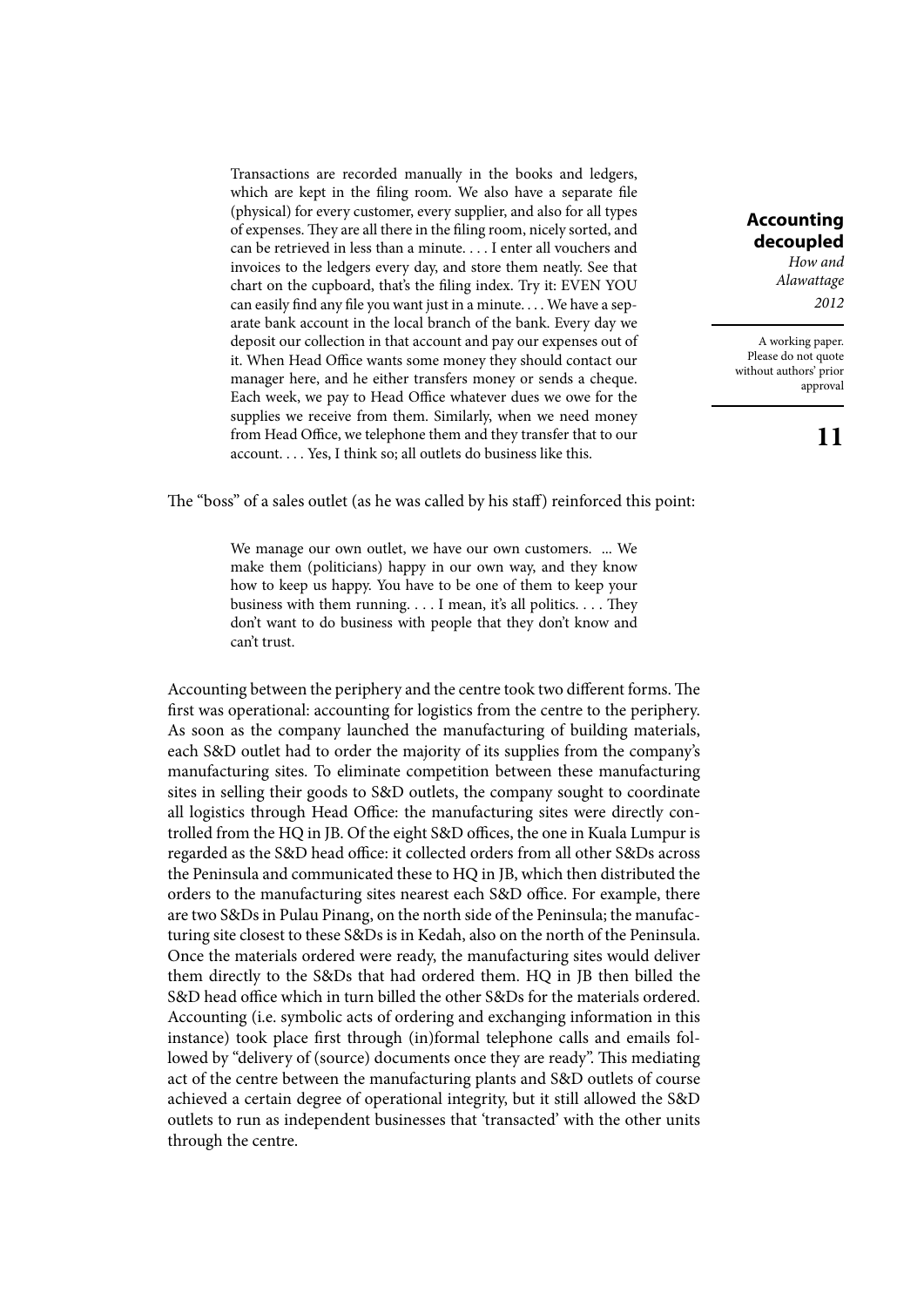The second form was ritualistic: end-of-year communication of information for corporate financial reporting. HQ would send a standardised Microsoft Excel spreadsheet (called ConsolEx) to each S&D. ConsolEx usually contained accounting categories needed to prepare income statements and balance sheets for the company as a whole. The S&Ds were required only to fill in these categories with figures obtained from their own accounting records.

In order to provide the aggregate figures (account balances) for ConsolEx, accounting clerks at S&D outlets also maintained, in stand-alone computers, a spreadsheet-based (Excel) set of accounts which basically duplicated the manual accounting system. The response from an account clerk said it all:

> Excel is all we need. They [HQ] ask us to put the totals in their spreadsheet, so we thought 'why not maintain our accounts in a spreadsheet', right? We have an accounts template in a single file with individual accounts and account codes. We record daily transaction 'totals' in these accounts and can extract a list of account balances at any time. Every month I open a new file using the same template, transfer closing balances from the previous month's file and continue recording transactions for the new month in the new file. So, I have twelve files for the whole year (this is of course a straight forward duplication of what they do with the non-computerised accounting system). In that way, I can extract not only figures but also annual totals and balances. Then we copy and paste the total from our side to their ConsolEx, depending on what they want that year.

With such a reporting structure, accounting does not appear to have been a means of 'control' but of 'memory', from which a unified corporate image could be extracted. Although with a high degree of isomorphism between them, each of these S&Ds was free to design a localised accounting system (manual), of which 'totals' are duplicated in Excel. Each S&D outlet had its own Excel-based accounting templates (which people in Head Office called S&D Excel), which were not 'networked' to one another. As such, LC had eight slightly different versions of S&D Excel maintained separately by individual S&D offices. According to our observations, accounting clerks at each S&D outlet had plenty of freedom to decide on issues such as the layout of their own S&D Excel, how frequently transactions were recorded, which accounts were created and used and how they were coded. Accounting clerks often sought the advice from the S&D managers (rather than from accounting personnel in the Head Office) as to which expense categories "special or problematic payments and expenses" were to be categorised. In many instances, it was the sales people who directed the accounting clerks as to which pre-existing accounting categories certain transactions should be classified and recorded in the accounting system. Accounting protocols and classifications never existed as a set of operational doctrines to formalise and regulate the actual carrying out of day-to-day transactions. Of course there were some well understood and apparently followed accounting rules and protocols such as "a source document should be raised for every

#### **Accounting decoupled**  *How and*

*Alawattage 2012*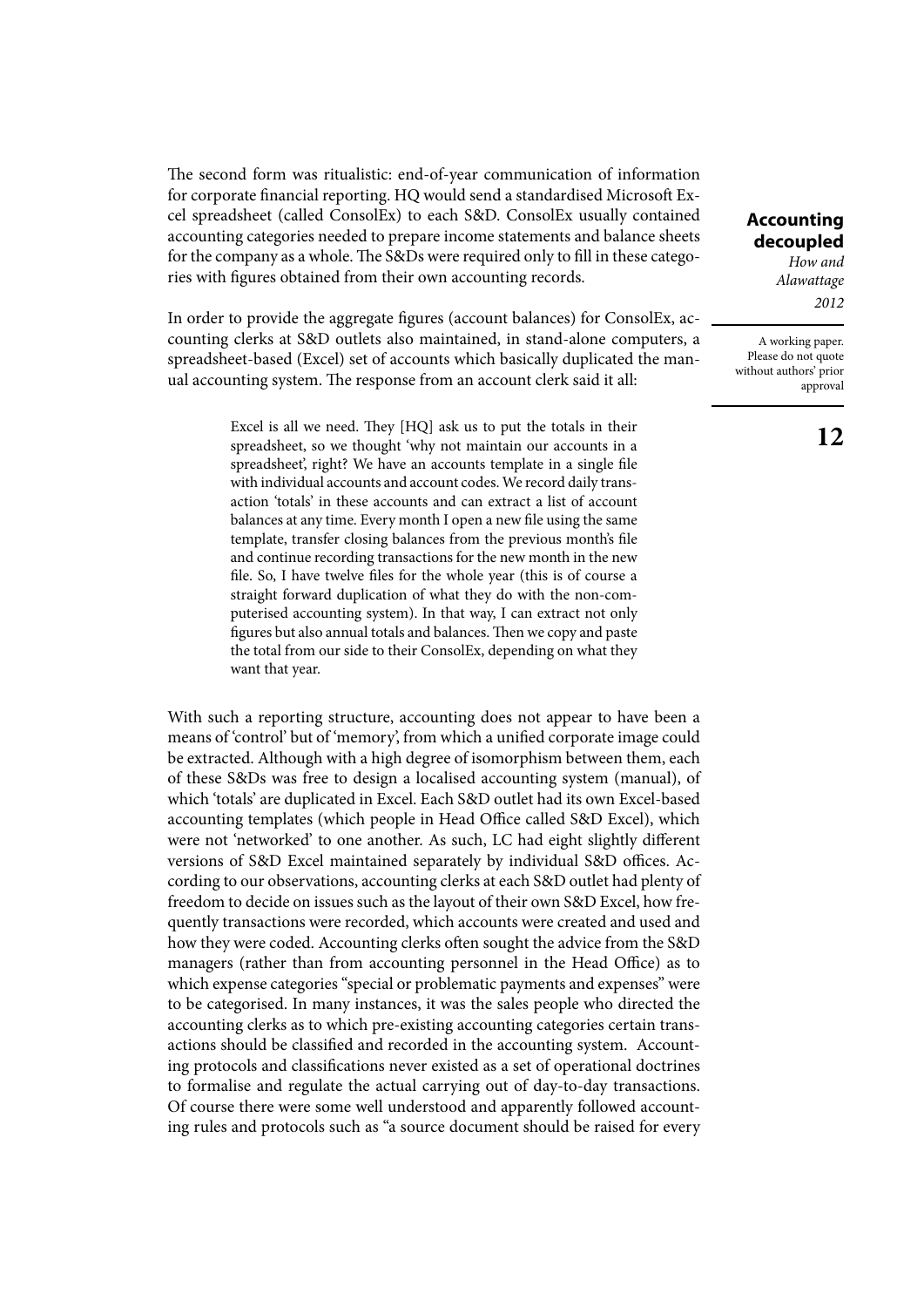transaction" and "audit trails should always be maintained", which nevertheless seemed to be doctrines to govern the accounting function itself. At their best they could only operate as internal checks to minimise the frauds and errors (as FD himself acknowledged). As common not only in the construction industry but also in many other Malaysian industries, the core operational functions of sales (including bidding for local government contracts) and production (including a greater use of casual labour, for which no formal individualised labour contracts ever maintained) have always been handled through local cultural-political patronage (cf. Alawattage and Wickramasinghe, 2008, 2009).

Thus, decoupling was demanded at the periphery as an operational doctrine through which political necessities of local business could be managed. Accounting reflected this operational reality. Accounting has penetrated into the business from its "formal" institutional setting and is "considered proper, adequate, rational and necessary" and is "incorporated to avoid illegitimacy" (see Meyer and Rowan, 1977, p.345). Accounting personnel was primarily considered, by themselves and by others, as the 'official scorekeepers' who have answers for formal queries of 'others' including customers about the "status of various things" (such as amount due from a particular customer or amount owed to suppliers and manufacturing sites). According to an accounting clerk:

> My managers have to approach me if they want the itemised details of certain accounts that we hold, or the total amount for each account, or for each category. Whatever they want, they just tell me, and I can produce it for them in seconds. I know everything there is in the sheet [S&D Excel]. (She then broke into proud laughter.)

So was the accounting system in LC, where accounting was a institutionalised myth that performed a ceremonial task of portraying the organisation as a "formal" structure that keeps "official records" of operational activities through bookkeeping. Importantly, this officiality and formality of the organisation is maintained through bookkeeping. It is interesting to see that, especially in an academic world of accounting where we have been busy attributing all sort of strategic and operational importance to accounting, bookkeeping has always been the primary function of accounting in our Malaysian company. Could accounting gain such an operational and strategic importance of integration, standardisation and networking when it moved into a computerised system? We will discuss this in the next few sections.

### *Episode 2: problematisation - projecting decoupling as a managerial problem*

An accounting regime is historically contingent and evolves from one state to another either by responding to historically specific events internal or external to the system or as a consequence of inherent contradictions in the system (see also Alawattage and Wickramasinghe, 2009). The tension between periphery

#### **Accounting decoupled**  *How and*

*Alawattage 2012*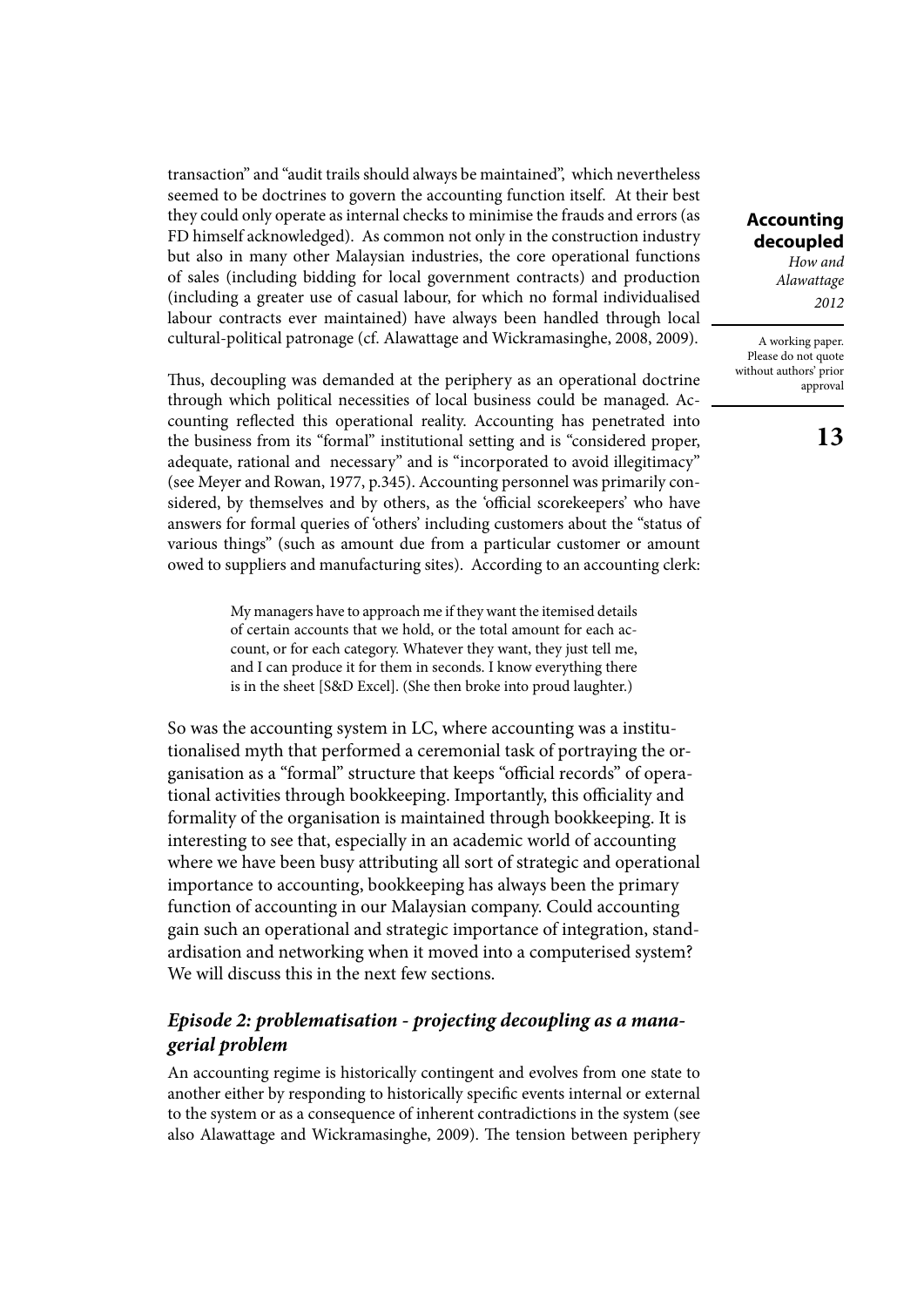and centre in LC has always been a systemic contradiction of this kind. Decoupling between the centre and the periphery and its corollary that the centre lacks the visibility of the periphery have long been a "headache" for managers at the centre, especially for the FD, who as a qualified accountant has always had a high aspiration for an organisation governed and managed by accounting. He has long "sensed" the problem with these "weaknesses in its internal controls[:]…too much freedom and inconsistency at the S&D outlets", but had neither time nor managerial priority to dig into the matter and to initiate a change until a particular incident occurred in one of the sales outlets. Had the manager of that sales outlet not unexpectedly resigned from the job (along with two other employees, one of whom was the accounts clerk) and commenced his own business competing with the branch, the centre "would have still been contemplating the decision whether to implement SAP", reflected the FD:

> We are not multinational, so the thought of having ERP in the company was too much. We kept asking . . . Is this necessary? Will this be too big for us to handle? It took a lot of effort to persuade our boss (the Chairman) that this was what we needed. . . . it was the fear, yes fear that the same (incident in the sales outlet) would occur in other places that made us go with the ERP project despite all those uncertainties about its success.

This particular incident was 'historic' in the sense that it provided the impetus to bring the accounting system to the forefront of the managerial agenda for transformation. The centre's inability to find out exactly what had occurred at the outlet concerned, especially how much money had been misappropriated,<sup>3</sup> was understood as an accounting problem. It created general acceptance across the organisation of the inability of the existing accounting regime to regiment the periphery: of the incapacity to render the periphery properly visible to the centre and, thereby, to hold the periphery accountable and governed. In consequence it became obligatory that top management "do something to prevent the recurrence of such an event". It also became obligatory that "people at the sales outlets should work together with Head Office to implement a better system of accounting", if only to show that "we should not be seen as a set of crooks who show no commitment to the common good of the company as a whole". The result of this 'incidental' arousal of consensus between the centre and the periphery was a managerial agenda to change accounting.

As such, a crisis was perceived and change was deliberately sought to resolve it. A "change management programme" was set up and led by the FD, whose expertise is respected and who was accepted as the best to lead it. He was en-

### **Accounting decoupled**

*How and Alawattage 2012*

<sup>3</sup> General discussions on this issue always presumed that there had probably been significant misappropriation of money from the branch under the manager who left the business. As a manager in Head Office put it, "otherwise he could not have had enough capital to start his own business. He was just nobody before joining this company … the salary here, by itself, would not make him rich enough to start his own business. I don't know (or rather, don't want to tell you what I think about) where he got that money from."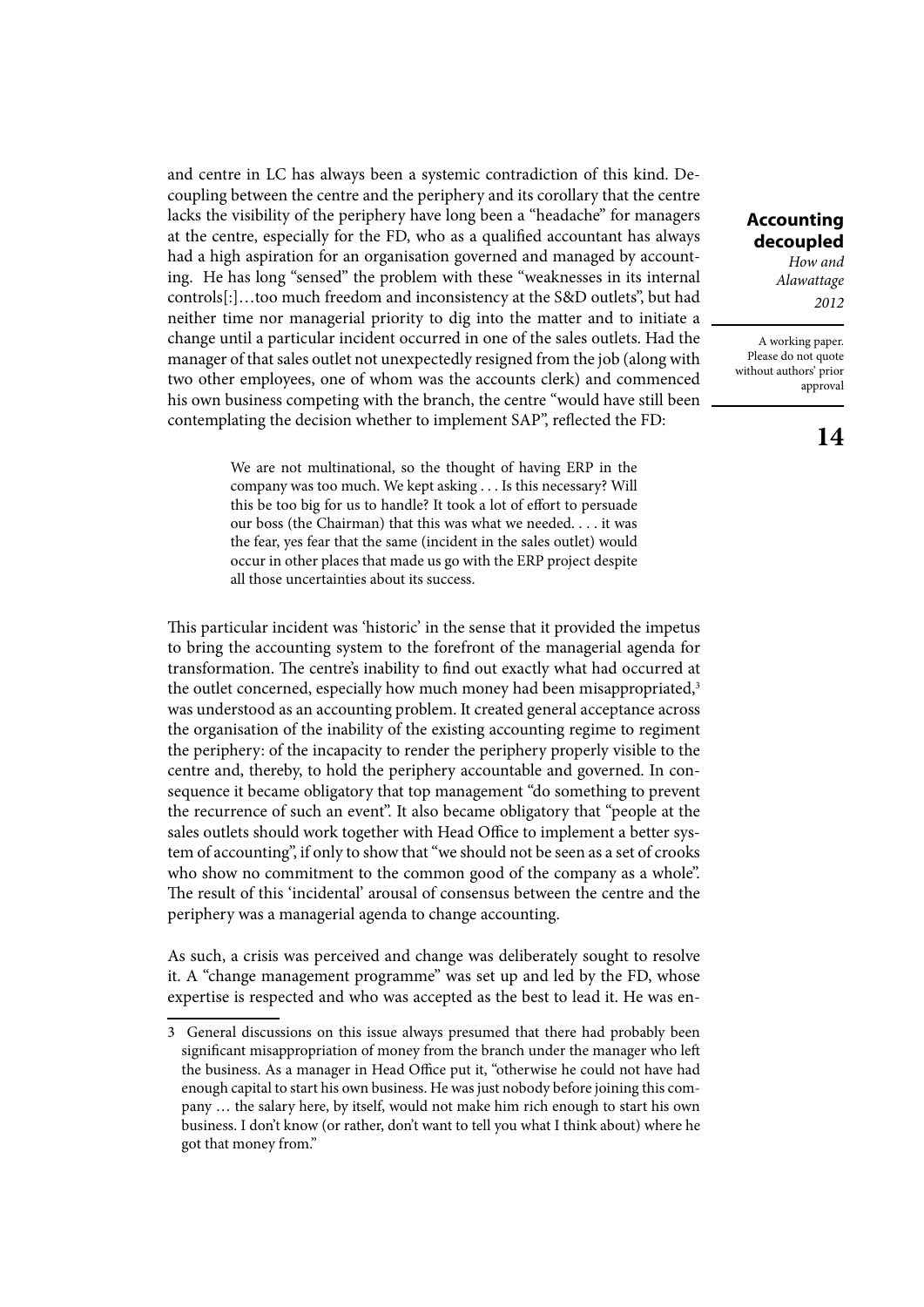trusted to bring the necessary change to the system. Because others perceived themselves relatively ignorant of "accounting matters", this change management agenda was left more or less the sole property of the FD. So, he busied himself in dealing with the "accounting system change", which he understood as "of paramount importance to the company's future prospects". He projected this belief in "paramount importance" to others through deliberations in staff meetings, memos, and also through various email attachments that emphasised the potential of SAP, which is the approach he finally selected to resolve the accounting crisis. Through these discourses he not only convinced others of the importance of a new technology but also located himself as a power figure by redefining himself as a "change agent". When this discursive repositioning was supplemented by "positive leadership traits" that others in the company seemed to appreciate highly, he had been enabled to make changes that he thought could resolve the perceived crisis of decoupled accounting.

It is interesting to observe that there was an evolution in how the "crisis" was perceived and defined over the period in which SAP was installed. The initial incident in one sales outlet appeared to be a crisis of greedy and opportunistic behaviour by some people at a particular place on the periphery. Later, relegating the personalities involved in this particular incident into the background, the crisis was gradually translated into a problem of accounting that emphasised the incapacity of the centre to monitor the periphery: an instance of vertical decoupling which is now begun to be seen as an accounting problem for which one should seek an accounting solution. Accordingly, SAP was brought in as the appropriate solution and the problem was redefined again in line with the properties of SAP itself. That said, the "crisis" was a dynamic construction subject to continuous reinterpretation and redefinition through ongoing dialectics between the solution and the crisis: they each evolved in reference to the other. As such, the programmed functionalities of SAP redefined the particular crisis as a problem of synchronising accounting activities across the network. At this stage, the FD spelled out the crisis as follows:

> This is serious! We have eight systems out there . . . all operating on their own. They use their own systems of classification. In some, unbelievably, telephone bills are marketing expenses while in others they are administrative expenses. We never bothered about such fine details but demanded the totals for financial statements.. . . yes, for example, we asked them the total of marketing and distribution expenses and they gave a figure. We never questioned what it included, as far as corporate profit can be accurately calculated. . . . What we need to do right now is to bring all these into a unified coding system and make sure that things are done in a similar manner across all the sales outlets. That's where SAP comes in very handy. Once we've got SAP running across all the sales outlets, we'll have one single accounting system, not eight different systems out there.

#### **Accounting decoupled**  *How and*

*Alawattage 2012*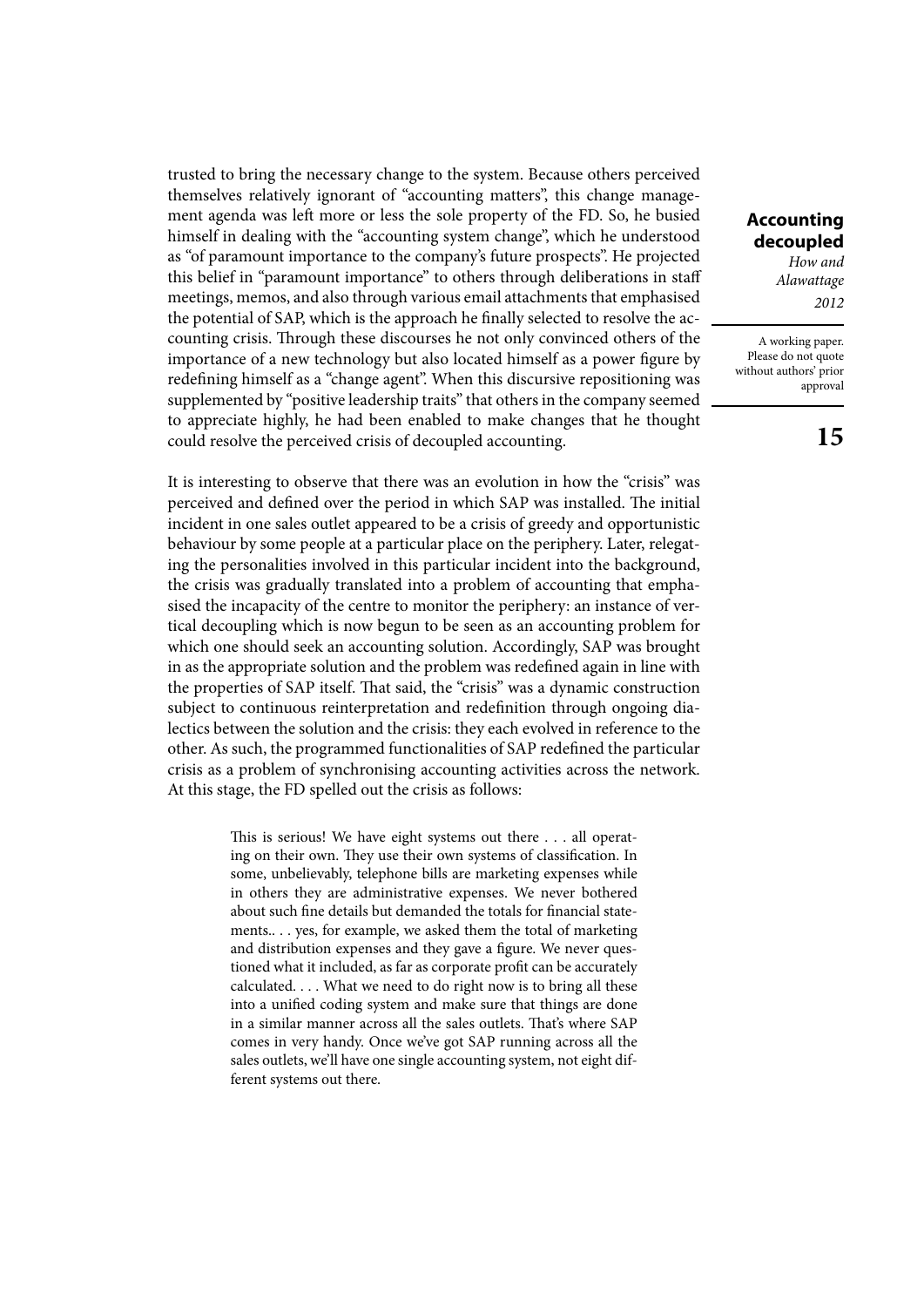The indispensability of SAP was asserted through discursive redefinition of the crisis to match the pre-defined functionalities of the program, so that implementation of SAP became perceived as the indispensable solution to the perceived crisis of decoupled accounting. At this phase of the accounting regime change, "standardised", "integrated" and "networked" have become effectively discoursed and idealised characteristics of a "better managed company". SAP and its associated literature have been instrumental in bringing such "institutionalised myths" in the corporate thinking. As such, the status quo was problematised vis-à-vis these "institutionalised myths" (see, Meyer and Rowan, 1977) brought in through SAP and FD's expert discourses.

#### *Episode 3: interestment - projecting company as a "fish tank"*

Accounting system associates heterogeneous entities and it may construct a plurality of different and incommensurate worlds (cf. Callon, 1986a). However, amid such heterogeneities and pluralities, the accounting actors construct an alliance through (re)definition of their roles. This defines their identities, the roles they should play and the nature of the bonds that unite them into a coherent system. It is such roles and relationships that define the accounting system. An accounting regime, which is a particular historical phase in the evolution of accounting systems, is thus defined by the particular roles that different actors assume or are forced to assume and particular relationships (or distances) that they maintain with one another. Nevertheless, such enrolments are neither pre-given nor an external reality that actors attempt to understand and capture (see Callon, 1986a, p.24). Instead, they evolve in line with the power struggles between different actors in the actor-network, within which there often exist clear differences between actors in terms of their relative endowments of capital: especially cultural and symbolic forms of capital (see Bourdieu, 1986). Thus, an accounting regime becomes historically dynamic as actors continue to redefine the roles they assume within the actor-network. This redefinition of roles and relationships constitutes a process of translation: a process of attributing to actors with different identities, roles and associations.

Such a process of translation may be led by a dominating actor, a "translatorspokesman" (sic) as Callon (1986a) calls it, capable of constituting the roles of other actors. S/he is thus the spokesperson of the entities s/he constitutes (see Callon, 1986a, p.25). S/he earns the capacity to represent and put into expression the desires, interests and mechanisms of operation of others in the actornetwork. In this case, the FD was this translator-spokesman. As part of the SAP implementation process, a project team was established. The team was led by the FD but supplemented by an external consultant who brought a small team of IT personnel with him. Other team members included the S&D managers and accounting clerks. Setting up this team was critical for the implementation as it was the social and institutional platform on which the FD could establish himself as the 'translator-spokesman'.

His translator-spokesman role was explicit in his associations with others. He was speaking on behalf of the company, its long-term interests, its employees

#### **Accounting decoupled**  *How and*

*Alawattage 2012*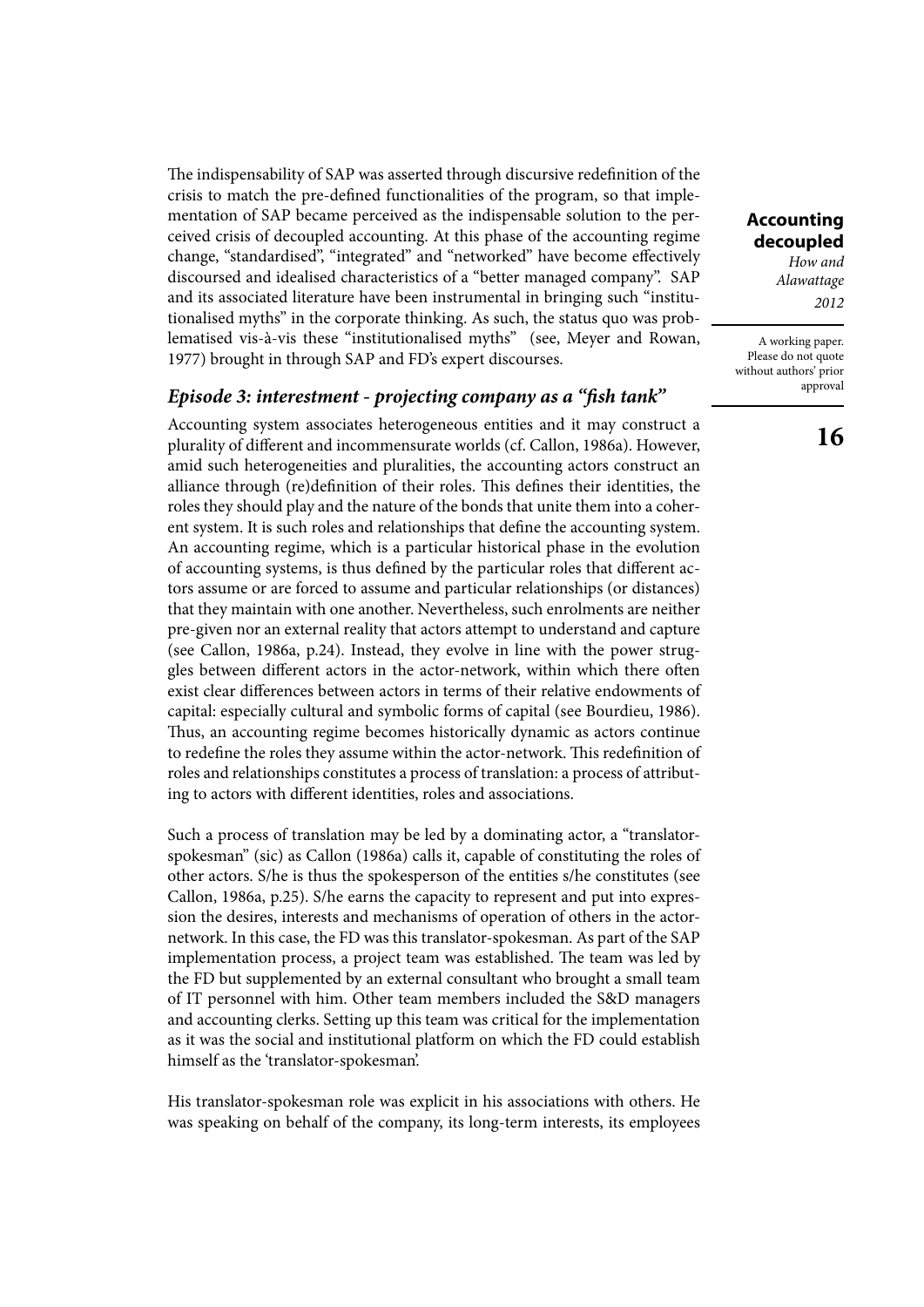and explicitly took on the translator role (which he often described as the "strategic leadership role that the company expects from me") to transform the company to a "better managed one". Accordingly he believes, states and attempts to convince others that:

> [f]rom top management to the accounting clerk, everyone in this company should abide by a clear set of accounting policies and every transaction should be recorded and documented. This is a basic principle of internal control that I was taught during my Chartered Accountancy training. And this principle is a fundamental pre-requisite for a better managed company. That's how and why we become accountants, by abiding by the rules and to implement such rules for the betterment of everyone. . . . We are all like fish in a fish-tank. The tank is the company and we are the fish. If the tank is damaged and the water leaks out, that is the end of the fish. For me, finding another tank would not be difficult at all, but for you, I know, it would be really difficult. . . . Everyone in the company should therefore understand that it is in your own interests for us to bring in a new accounting system: to protect the company and to protect everyone's job. So you should not see this as a new problem. It is a solution, but becomes possible if and only if everyone here fully supports it and works to get it implemented. (FD during a training session)

Interestment was a discursive process through which a set of "institutionalised myths" are translated into a set of organisational propositions that organisational actors collectively begin to believe as indispensible. Empowered by the acquired role of translator-spokesman, and mobilising his cultural and symbolic capital as one of the most educated and professionally trained managers, FD thus created an alliance between the centre and the periphery for "everyone's common good". He got accounting clerks and others 'interested' in the activities required to translate their local accounting system (especially expenditure coding and classification) to the coding system proposed by SAP. Although their initial reaction was resistant, especially owing to the additional workload during the transition process and ignorance and misconceptions of SAP, accounting clerks at the sales outlets were easily brought to the project by employing a combination of monetary incentives (overtime payments, which had never been offered in this company before), subtle punishments (ridicule) and official threats of job losses for those failing to learn SAP. A series of training programmes was put in place. The first programme aimed at introducing SAP to all the clerks. Each of them was provided with a handbook which described SAP characteristics, functions and provided problem-solving tips. The next programme involved specialised functions such as human resources, finance, purchasing, sales and others. Clerks were grouped by job function and required to attend training related to particular functions.

In this manner, by December 2008 the SAP was up and running, and had been implemented "successfully" from the points of view of the FD and the accounting clerks. This success was fundamentally attested by the outcome that "now

#### **Accounting decoupled**  *How and*

*Alawattage 2012*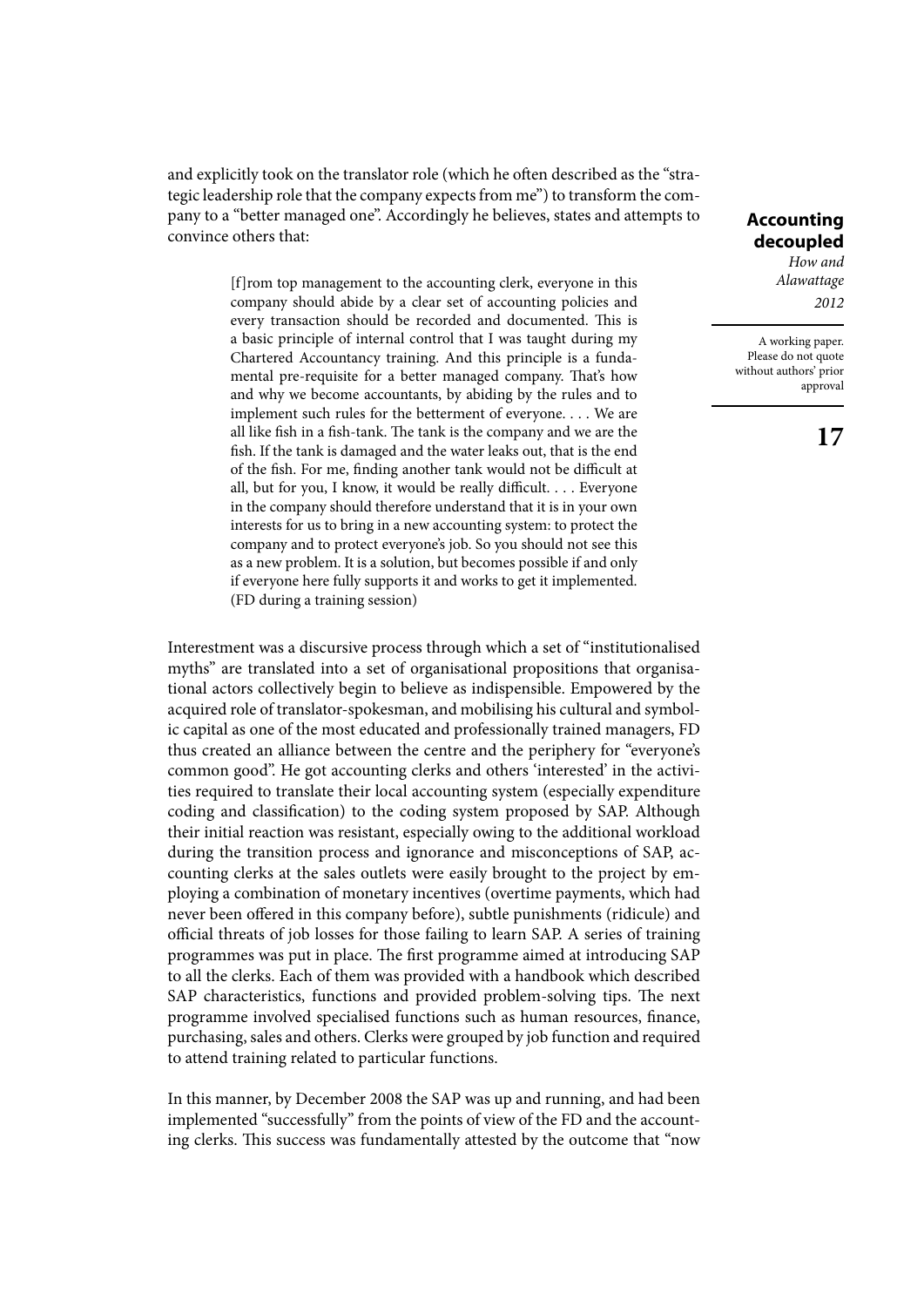we have one accounting system across the company, not eight different systems where each sales outlet had its own system of recording transactions" (FD). For an accounting clerk, the "SAP project was not bad at all, though we initially thought it could mean more trouble for us. Now we know what it is and we are better linked with Head Office. Bosses are happy about us and we even had a little bit of salary increment in gratitude for our support." For the actors involved, it seemed (especially at the rhetorical level) that the presence of SAP symbolises a new accounting regime capable of synchronising accounting activities across the company, on a more frequent basis (weekly, rather than annually as was the norm before SAP). The FD has commented:

> Now I am in a position to create financial statements at any time of the year, up to date. At any time I have full accounting information from the branches for that. . . . [previously] we used to get this once a year only, through what [the ConsolEx] I sent to all branches at some point in December. . . . Accounting clerks are required to feed information to SAP every week and they of course do it nicely. I am really happy about their work. So I gave them a salary increment as well, not much but good enough for them.

Interestment involved a series of multilateral negotiations which kept the relevant actors regarding themselves as better off after the proposed changes and also kept their active support for the project of reforming the way they had hitherto performed accounting activities. By these means, a set of changes was made to the way that accounting is performed across the network. SAP, as a non-human actor, provided the necessary technical templates and protocols for this reorganisation (i.e. synchronising) of accounting activities.

### *Episode 4: Enactment and redefinitions*

Human actors across the company were bought into the new alliance with relative ease. Their involvement in the project team made them see themselves as instigators and therefore having responsibility to encourage the acceptance of SAP and to see the implementation process through to success. The 'problems of SAP' more or less became 'everyone's problem' rather than one exclusively for top managers or the 'company', and SAP became a pet that everyone had to play a part in taming.

When the system went live, the clerks had to enter old data into the new system manually, creating different accounts, assigning account codes, creating customer database etc. The process was only halfway through when the hardware configurations became unstable and the system could allow no further data input until another hardware upgrade took place. At a later point, there was a system crash and the team had to spend almost a day trying to reboot the system. When two or more clerks logged on to the system at the same time, and worked on the same interface, the system would slow down or even crash. The team had to suspend the testing and carry out investigations in order to identify the root cause of this IT instability. After a series of trials, disruptions,

#### **Accounting decoupled**  *How and*

*Alawattage 2012*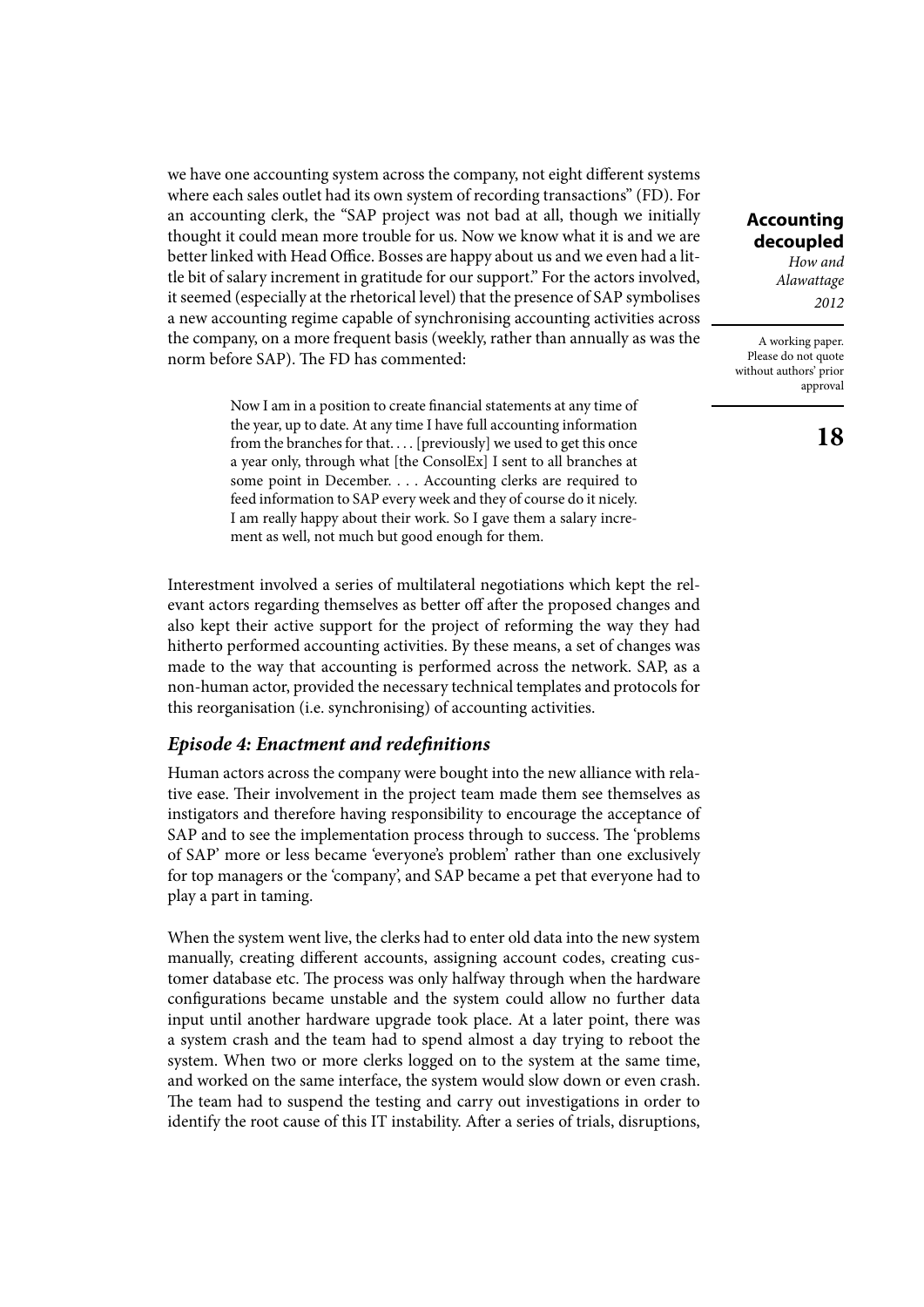failures, work and rework, the team managed to solve the problems, but not without compromise. The newly improved system still could not reliably cope with multiple peripheral loggings to the same interface without compromising on speed and the potential risk of system crashes. For the IT personnel, these customisation failures were a problem not just of SAP but also of lack of capacity in the hardware infrastructure within and beyond the company, including the capabilities of distant actors such as internet service providers. Ultimately, the team could not get the SAP fully performing to its technical potential. Instead, they settled for a workable solution involving two modules (accounting and HRM), dropping operational and logistical aspects of the system altogether. However, neither the factory nor the S&D managers were much concerned about this non integration of factory operations and logistics. The FD was still happy, since "we have only one accounting system, not eight different systems out there . . . and I can now produce all financial statements and reports I need at any time of the year"4 . Operational integration and monitoring has never been a burning managerial issue.

Despite the FD's claim that the SAP implementation had been successful, there is little visible evidence that it resulted in a "remarkable change" to the accounting regime, especially at the periphery. It did not transform or replace the original accounting system but simply provided an incremental improvement to it by supplementing and synchronising the old one. S&D outlets still rely heavily upon the manual accounting systems. Since operational dimensions of transactions are not automated through any computerised transaction-handling devices (such as scanners or integrated tills), sales and accounting personnel at the S&D outlets still record transactions manually in source documents and transfer them to the system each day. In other words, the accounting regime still remains "offline", as one IT consultant put it. However, LC now has a synchronised system of accounts, transaction categories, customer codes and supplier codes, allowing a uniformity between all the sales outlets to be presumed. Two features of the previous eight-fold system, S&D Excel and ConsolEx, have disappeared.

The resulting change in the accounting regime can be understood in two interrelated dimensions. First is the actor transformation of the accounting regime, by which we mean the transformation of the relational identities of the actors. The second is the processual transformation, by which we mean the transformation of the way that transactions are accounted for and reported to Head Office. Table 1 below summarises the resulting actor transformation in the accounting regime, and Figure 1 summarises the resulting processual transformation of it. Taken together, these two illustrations provide an account of the accounting change that took place in LC during our fieldwork. SAP imple-

#### **Accounting decoupled**  *How and*

*Alawattage 2012*

<sup>4</sup> This claim of the system's capacity to generate financial statement at any time is rather an overestimation due to the fact that the existing SAP has not effectively incorporated logistics and inventory into the system, other than recording purchases. The system cannot tell him the inventory figures at any time of the year. Hence, until the next annual stock taking, the system can only generate profit and loss accounts with no inventory adjustments, with which the FD seems to be rather happy.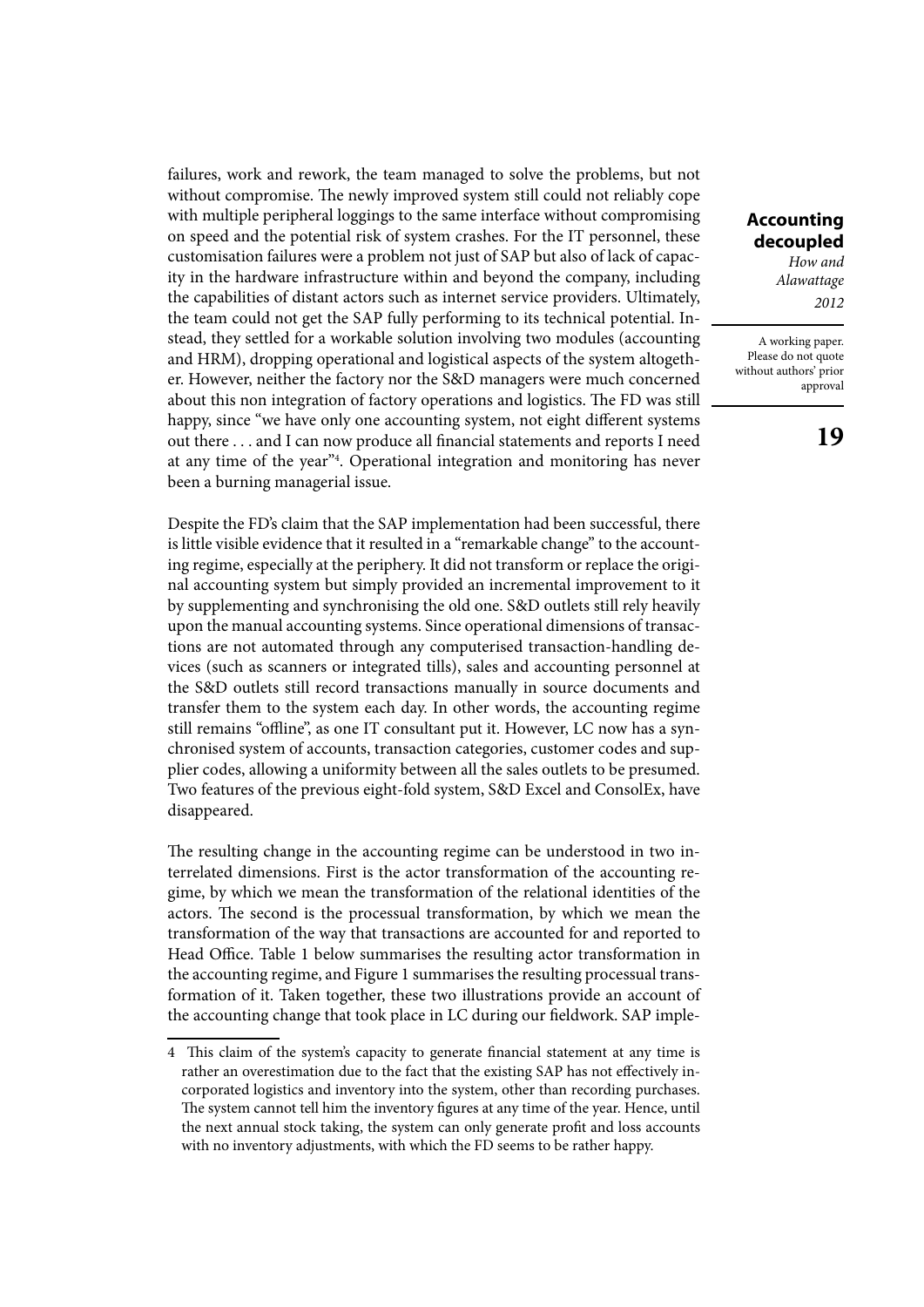mentation has reasonably improved the efficiency with which the accounting function itself operated but failed to register any new controlling functions or identity to offer an operational doctrine for the core-business operations. It has reasonably minimised the vertical decoupling between the accounting at the head office and accounting at the periphery, and constructed an integrated accounting system that made the key accounting actants contented about the newly gained capacity of the accounting to communicate the "official imagery" more effectively and efficiently. However, FD's panoptic dreams of visibility and control have always been confined to the intra dynamics of the accounting actor network. As such, the redefinition of the accounting has never been geared to penetrate the non-accounting actor networks that deal with operations in the market and the manufacturing sites. They have always run on the political capital and patronage relations in the local markets and communal and casual labour relations (without formal employment contracts for labourers, and hence with a bare minimum of statutory payments, as many other firms in the field do) around the manufacturing sites. Especially in the manufacturing sites, highly labour intensive manufacturing was driven by the availability of law paid casual labour, mobilisation of which is highly dependent upon the communal patronage of the site supervisors. Non-accounting actor networks have always been left decoupled from the 'formalities of accounting'. Accounting never controlled the way that non-accounting activities are performed or provided a decision making rationale or tools for them. It simply facilitated the non-accounting actants only through clarifying the financial status quo of their customers and dealers, while the credit and other pricing decisions have always based on non-accounting rationales of political capital and patronage (which are not necessarily non-economic). More than anything else, what accounting does is primarily to 'translate' the performative outcomes of the 'unofficially performed' non-accounting actor network into a set of 'official' narratives that can legitimately be read within the apparatuses of modernity, especially of the official face of the political state.

#### **Accounting decoupled**  *How and*

*Alawattage 2012*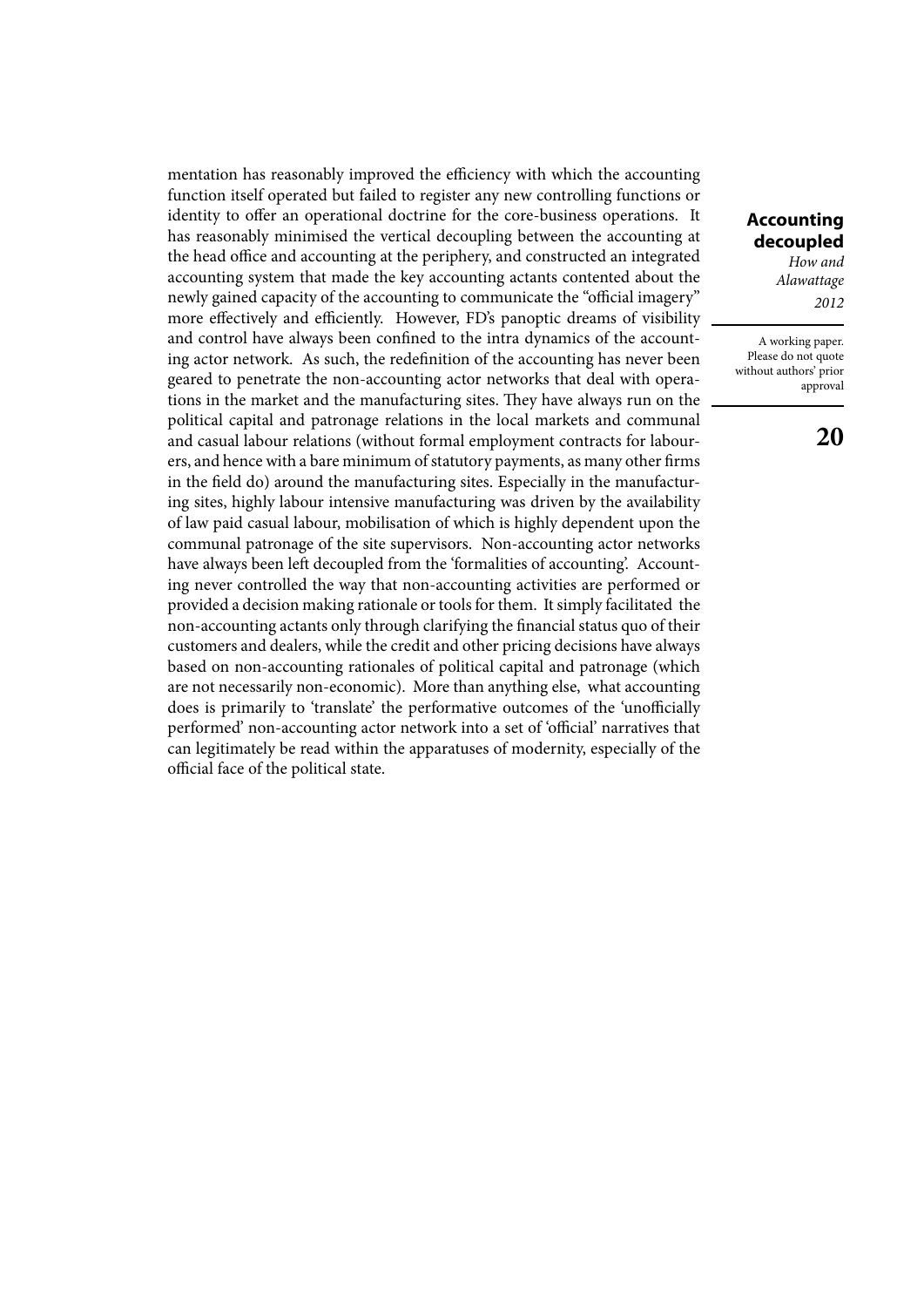| Artefact                                                               | Accounting regime before<br><b>SAP</b> project                                                                                                                                                                                                                                                                                                                                                                                                                                                                                                                                                                                                                                                                                                                                                                                                                                                                                                                                                                                                                                                                                                                                                                                                                                                                                                                                                                                         | Accounting regime after SAP project                                                                                                                                                                                                                                                                                                                                                                               | Accounting                                                                    |
|------------------------------------------------------------------------|----------------------------------------------------------------------------------------------------------------------------------------------------------------------------------------------------------------------------------------------------------------------------------------------------------------------------------------------------------------------------------------------------------------------------------------------------------------------------------------------------------------------------------------------------------------------------------------------------------------------------------------------------------------------------------------------------------------------------------------------------------------------------------------------------------------------------------------------------------------------------------------------------------------------------------------------------------------------------------------------------------------------------------------------------------------------------------------------------------------------------------------------------------------------------------------------------------------------------------------------------------------------------------------------------------------------------------------------------------------------------------------------------------------------------------------|-------------------------------------------------------------------------------------------------------------------------------------------------------------------------------------------------------------------------------------------------------------------------------------------------------------------------------------------------------------------------------------------------------------------|-------------------------------------------------------------------------------|
| Human actors:                                                          |                                                                                                                                                                                                                                                                                                                                                                                                                                                                                                                                                                                                                                                                                                                                                                                                                                                                                                                                                                                                                                                                                                                                                                                                                                                                                                                                                                                                                                        |                                                                                                                                                                                                                                                                                                                                                                                                                   | decoupled                                                                     |
| FD                                                                     | Rather detached from the periph-<br>ery and concentrated mainly on<br>the 'accounts in the head office,<br>bank negotiations, tax returns<br>and corporate secretariat services'.                                                                                                                                                                                                                                                                                                                                                                                                                                                                                                                                                                                                                                                                                                                                                                                                                                                                                                                                                                                                                                                                                                                                                                                                                                                      | Transformed into a translator-spokesperson<br>and now plays a leading role in integrating<br>the periphery with the centre. Frequent<br>contacts with accounting personnel in the<br>periphery, and the identity has been rede-                                                                                                                                                                                   | How and<br>Alawattage<br>2012                                                 |
|                                                                        | Played an analyst role and heavily<br>dependent upon the informa-<br>tion provided by the S&D outlets<br>through ConsolEx, which was the<br>primary means of gathering data                                                                                                                                                                                                                                                                                                                                                                                                                                                                                                                                                                                                                                                                                                                                                                                                                                                                                                                                                                                                                                                                                                                                                                                                                                                            | fined through these contacts away from the<br>analytical role played earlier. Empowered<br>not only by the frequent and more accurate<br>data flowing from the periphery through<br>SAP but also by the political alliance he has                                                                                                                                                                                 | A working paper.<br>Please do not quote<br>without authors' prior<br>approval |
|                                                                        | from the periphery. Head Office<br>never assumed a controlling, but<br>rather a service role, and so did<br>the FD.                                                                                                                                                                                                                                                                                                                                                                                                                                                                                                                                                                                                                                                                                                                                                                                                                                                                                                                                                                                                                                                                                                                                                                                                                                                                                                                    | now created with his "new men and women<br>at the periphery". Acts as the central contact<br>point and authority on 'SAP issues and mat-<br>ters'. His new identity is central to the actor-<br>network of accounting regime. Sources of<br>his power have moved beyond his technical<br>expertise and professional accreditation to<br>network politics. Now a man on the move<br>with "frequent branch visits". | 21                                                                            |
| Accounting<br>clerks                                                   | Attachment was more to the<br>relevant S&D outlet than to the<br>company or Head Office. Only ad<br>hoc, incidental and annual inter-<br>actions with Head Office through<br>ConsolEx.                                                                                                                                                                                                                                                                                                                                                                                                                                                                                                                                                                                                                                                                                                                                                                                                                                                                                                                                                                                                                                                                                                                                                                                                                                                 | Attachment is more to Head Office (FD)<br>and they now work as the main representa-<br>tive of Head Office in the S&D outlets. Fre-<br>quent data feeding to Head Office through<br>SAP and informal political alliance with the<br>FD. Seem empowered by this new technol-<br>ogy and alliance.                                                                                                                  |                                                                               |
| S&D outlet<br>manag-<br>ers and<br>manufac-<br>turing site<br>managers | Have never been actants of the accounting network, but 'trans-actants' of it. Less<br>concerned with 'accounting matters' than with 'making customers happy'. Politically<br>active with local political patronage structures to assure continued business with<br>the government and other large corporate customers. Identified themselves as the<br>"people who run the real business". Interact with accounting personnel incidentally<br>and non-routinely in response to customer inquiries and expense handlings. Little<br>respect for accounting protocols although occasional reliant upon accounting<br>information to "know account status of my dealers and customers". Seem not to<br>trust or value accounting information in their day-to-day decision making but rely<br>more on gut feeling and knowledge of people: "I know whom to trust and deal with<br>from my own experience more than through the books (i.e. accounts). They may<br>be not paying bills on time but that does not mean that they are not reliable. They<br>do have to deal with and scrawl through all those government protocols. They take<br>time. Don't they?" SAP has not made a noticeable difference to their day-to-day<br>patterns of operation, except that they seem "pleased to see that I now have far<br>fewer complaints from the customers that their recent payment has not yet been<br>acknowledged" (S&D outlet manager). |                                                                                                                                                                                                                                                                                                                                                                                                                   |                                                                               |
| Non-human actors                                                       |                                                                                                                                                                                                                                                                                                                                                                                                                                                                                                                                                                                                                                                                                                                                                                                                                                                                                                                                                                                                                                                                                                                                                                                                                                                                                                                                                                                                                                        |                                                                                                                                                                                                                                                                                                                                                                                                                   |                                                                               |
| Financial<br>statements                                                | Capable of being produced only<br>once a year as an annual ritual.<br>Though not used extensively<br>for decision making or control<br>purposes, compilation of these<br>statements was understood to be<br>the most compelling evidence of<br>the value of the accounting-actor<br>network. Accounting was there<br>mainly to produce this. This<br>'false consciousness' discursively<br>underestimated the operational<br>role of accounting, especially in<br>customer handling/cash collec-<br>tions.                                                                                                                                                                                                                                                                                                                                                                                                                                                                                                                                                                                                                                                                                                                                                                                                                                                                                                                             | Now capable of being extracted at any time<br>"at worst with one week's delay in data<br>feeding". However, there is no remarkable<br>change in the format and content of the<br>reports nor in the uses they are put to. Still<br>mainly used as a symbolic means of pro-<br>jecting a corporate identity to the outside<br>world.                                                                               |                                                                               |

*Table 1: Actor transformation of the accounting regime*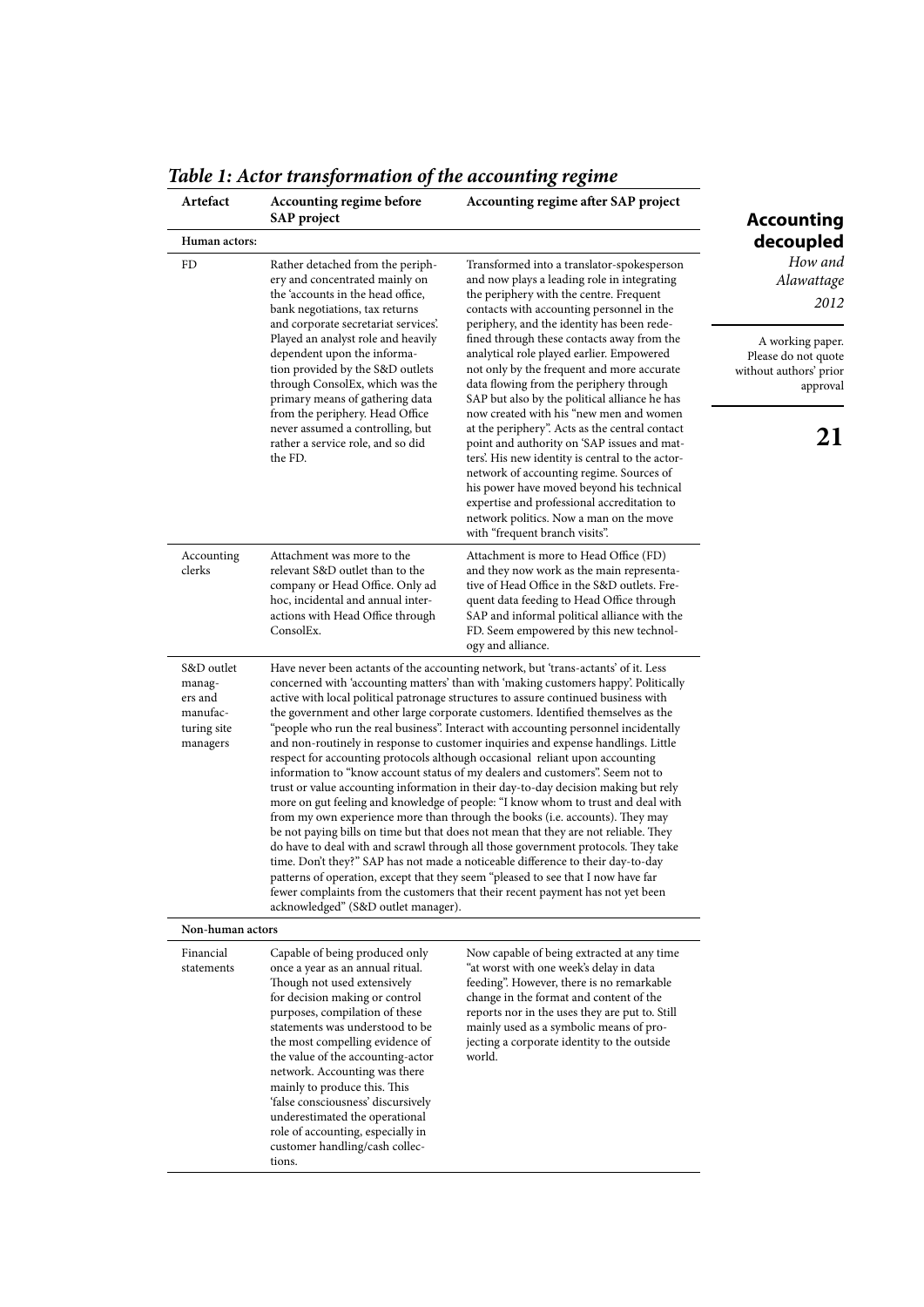# *Table 1: (continued)*

| ConsolEx             | Was the main mediating instru-<br>ment or the boundary object<br>between Head Office and the<br>branches, acting to synchronise<br>the differences between relatively<br>independent accounting systems<br>across the branches.                                                                                                                                                                                                                                                                                                                                                                                                                                                                                                                                                                                                                   | No longer used after SAP.                                                                                                                                                                                                                                                                                                                                                                                                                                                                                                                                                                                                                                                                                                                                                                                                                                                           | <b>Accounting</b><br>decoupled<br>How and<br>Alawattage<br>2012               |
|----------------------|---------------------------------------------------------------------------------------------------------------------------------------------------------------------------------------------------------------------------------------------------------------------------------------------------------------------------------------------------------------------------------------------------------------------------------------------------------------------------------------------------------------------------------------------------------------------------------------------------------------------------------------------------------------------------------------------------------------------------------------------------------------------------------------------------------------------------------------------------|-------------------------------------------------------------------------------------------------------------------------------------------------------------------------------------------------------------------------------------------------------------------------------------------------------------------------------------------------------------------------------------------------------------------------------------------------------------------------------------------------------------------------------------------------------------------------------------------------------------------------------------------------------------------------------------------------------------------------------------------------------------------------------------------------------------------------------------------------------------------------------------|-------------------------------------------------------------------------------|
| S&D Excel            | Used to create an abridged 'digital<br>copy' of the manual accounting<br>system to facilitate the annual<br>rituals of communicating 'finan-<br>cial statement information' to<br>Head Office.                                                                                                                                                                                                                                                                                                                                                                                                                                                                                                                                                                                                                                                    | No longer used after SAP.                                                                                                                                                                                                                                                                                                                                                                                                                                                                                                                                                                                                                                                                                                                                                                                                                                                           | A working paper.<br>Please do not quote<br>without authors' prior<br>approval |
| Ledger ac-<br>counts | Were always been the primary<br>means through which day-to-day<br>transactions were recorded by the<br>accounts clerks.<br>Before SAP, they existed only<br>in manual form in traditional/<br>standard 'ledger books' and<br>'account sheets' readily available<br>from suppliers of accounting and<br>office documents. Since no final<br>accounts or trial balance were<br>prepared at branch level, no inter-<br>nal balancing between accounts<br>was carried out at branch level.<br>However, a separation between<br>recording and actual handling of<br>money was strictly maintained<br>as an internal control procedure,<br>since "that is something that<br>external auditors often look into".<br>These accounts were the frequent<br>and ultimate source of reference<br>to verify amounts due from or to<br>customers and suppliers. | Continue to exist in manual form as the<br>primary means of day-to-day recording of<br>transactions. Once or twice a week these<br>manual ledger data are manually fed (of-<br>fline) into the SAP by accounting clerks.<br>These ledger accounts exist both in manual<br>and digital form, and the digital form (i.e.<br>the SAP database) now forms the reference<br>point for most customer/supplier inquiries<br>with occasional reference to the 'real ledger'.<br>The paper-based manual ledger is still seen<br>as the 'real ledger' and SAP is there to trans-<br>late this into virtual form, to synchronise<br>ledgers and make the data readily accessible<br>across the company.<br>However, the "old system of accounts and<br>their codes have been modified and updated<br>to tally with the SAP" and, as a result, all<br>branches now have the same ledger system. | 22                                                                            |
| Filing<br>rooms      |                                                                                                                                                                                                                                                                                                                                                                                                                                                                                                                                                                                                                                                                                                                                                                                                                                                   | Exist as the 'ultimate accounting spaces' and the private spaces of the accounting<br>clerks in the branches, Head Office and the manufacturing sites. Most seem messy<br>to an outsider but 'in order' to the account clerks holding the key to them.                                                                                                                                                                                                                                                                                                                                                                                                                                                                                                                                                                                                                              |                                                                               |
| SAP                  |                                                                                                                                                                                                                                                                                                                                                                                                                                                                                                                                                                                                                                                                                                                                                                                                                                                   | Replaced ConsolEx and S&D Excel. Only<br>two modules in use: accounting and partial<br>HRM. Operates as the mediating instru-<br>ment between the centre and the periphery.<br>Made the accounting actor-network efficient<br>in terms of ability to produce financial<br>information, but this still has no significant<br>impact, either upon day-to-day operational<br>controls and planning or on strategic deci-<br>sion making. Redefined and empowered the<br>political role of the FD and created a new<br>'political alliance of accounting' between<br>the centre and the periphery. Identity of ac-<br>counting clerks was redefined as belonging<br>to the centre rather than the periphery even<br>though they are physically located in the<br>periphery.                                                                                                             |                                                                               |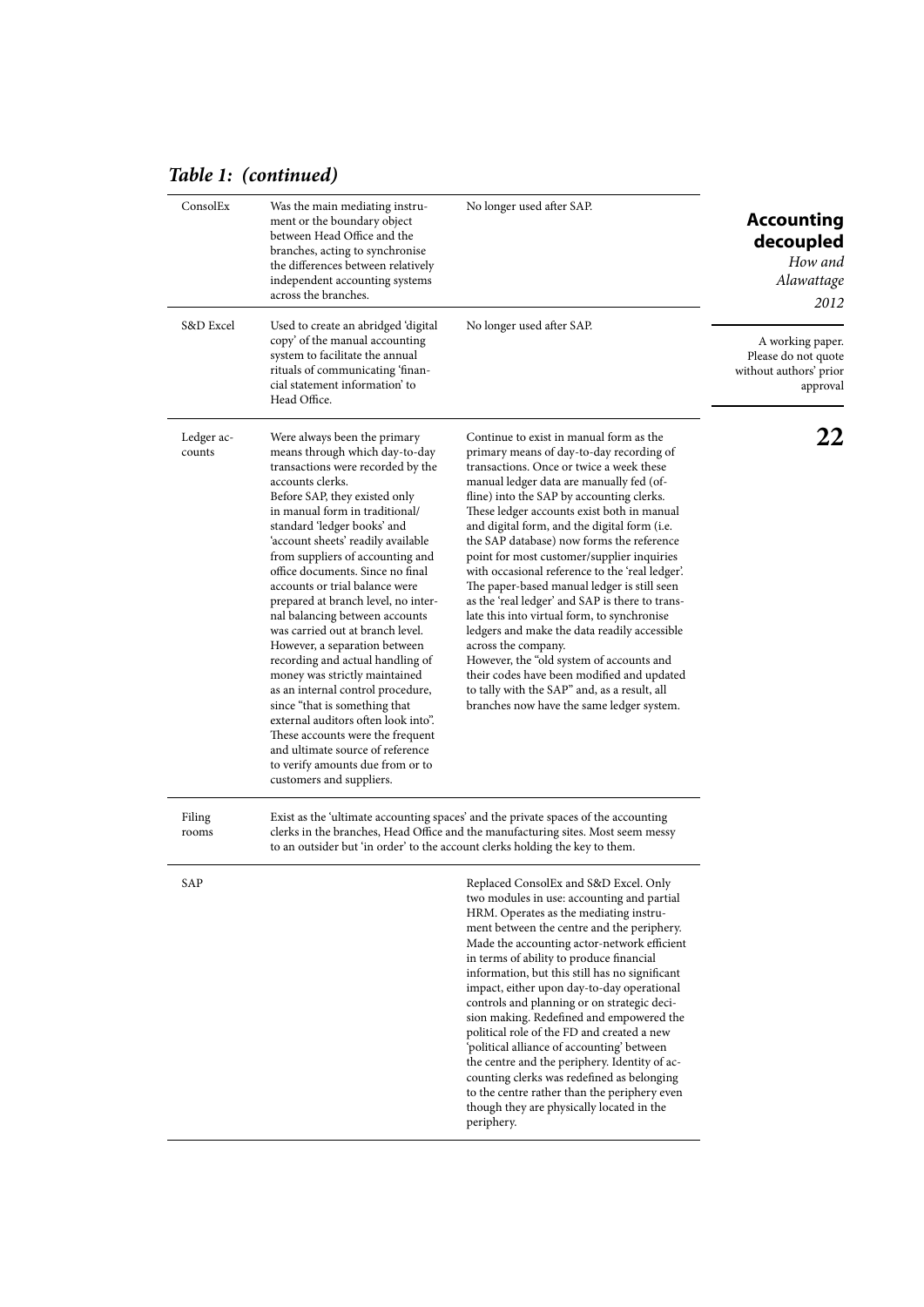

### *Figure 1: Processual transformation of accounting regime*



### **Discussion and conclusions**

The accounting regime is conceptualised here as a particular configuration of and connection between actor-worlds of accounting actants; human and nonhuman, both exercising an equal power over each other to define and redefine their identities as accounting actants. In our case, such accounting actants were FD, accounting clerks, ledger books and accounts, Excel-based accounting templates (ControlEx and S&D Excel), filing rooms, SAP and external SAP consultants. They all became 'accounting actants' by their own definition as well as by others' definition of them as 'accounting'. Also, they became 'accounting' by their and others' definition of others as 'non-accounting'. Hence, although they had officially been engaged in the SAP implementation process, manufacturing site managers and S&D outlet managers would never be identified as someone belonging to this accounting network, either by those in the network or by themselves, but as invited guests and 'trans-actants' of the accounting network. It is this inclusion of and exclusion from the network that provides a site-specific definition of an accounting. By inclusion in the accounting net**23**

approval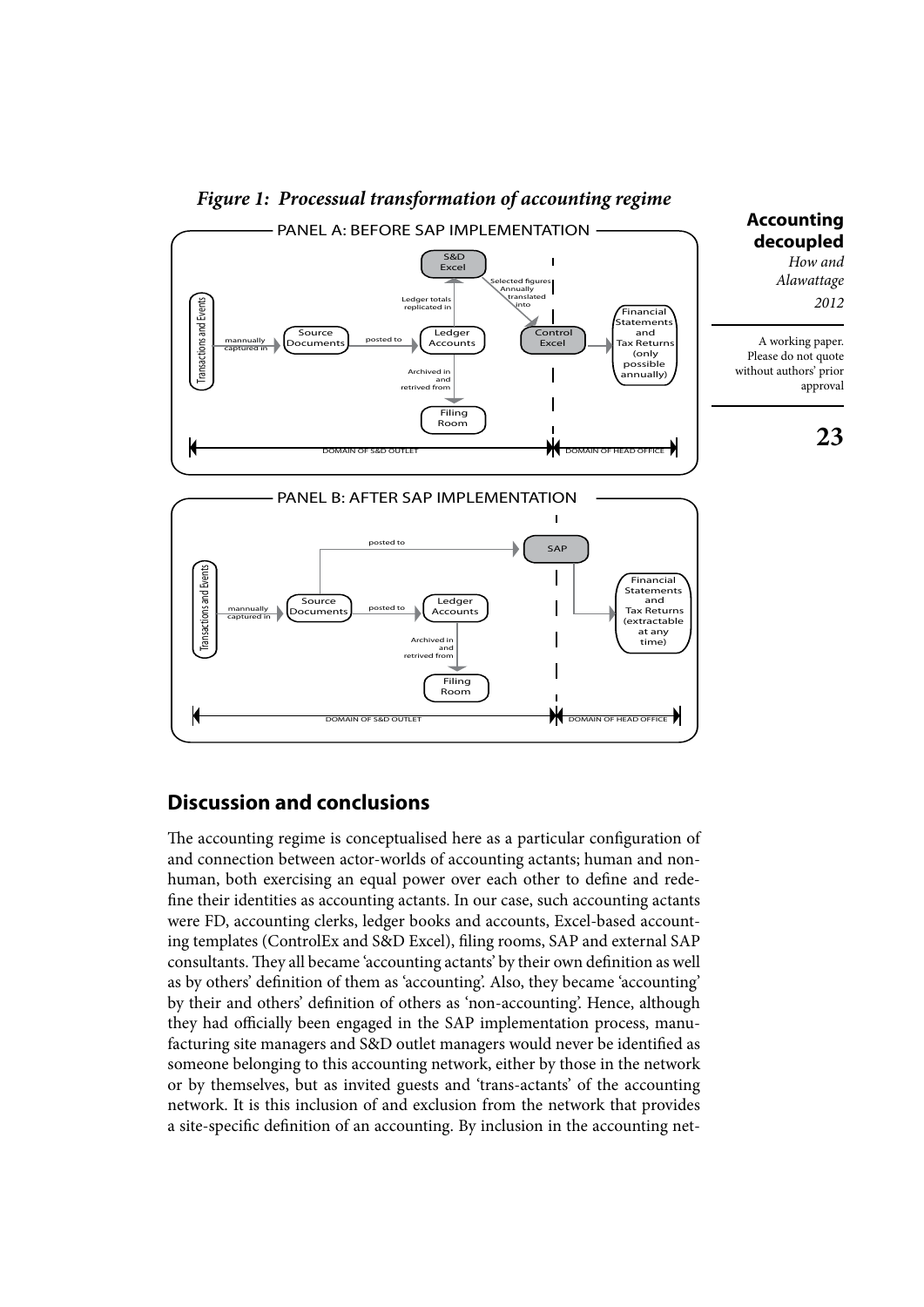work, objects become 'accounting'. For example, in LC the filing room was always defined as an 'accounting space', which non-accounting personnel would not enter unless accompanied by accounting personnel. Similarly, despite its high IT content and the involvement of non-accounting personnel in the design and implementation process, SAP has also been introduced and defined as an accounting object owned by the accounting actor-network. As such, the accounting regime is "realised through the common 'enrolling' of human and non-human participants into a network through processes of 'negotiation' and 'translation'" (Hassard et al. , 1999, p.388).

Power is accomplished mainly through enrolling such attributes in the actornetwork to (re)distribute, attach and detach 'mediating instruments' (see Miller and O'Leary, 2007, and also Munro, 1999, p.430) or 'boundary objects' (see Briers and Chua, 2001) across actor-networks. In LC, ledger accounts, financial reports, Excel templates, memos, circulars and accounting instruction sheets have always been mediating instruments through which actors in the periphery were associated with the administrative centre. However, in the pre-SAP accounting regime that association between the periphery and the centre was ritualistic and periodic: mediating instruments (e.g. ControlEx) were issued periodically to integrate the accounting actor-network which otherwise was coupled only loosely with the administrative centre. The accounting network had no instrumental powers to associate the periphery with the centre on a day-to-day basis. ANT emphasises the shifting composition of the hybridity between human and non-human actants, and as such, "any redistribution of materials facilitates shifts in arrangements between humans and technology and therefore creates possibilities for new associations" of power (Munro, 1999, p.430). SAP, replacing the familiar ControlEx and S&D Excel, empowered the accounting network by facilitating a new association of power with the accounting function in the periphery. This marked a regime change in the accounting network because there was a shift in the power of the accounting network to connect the periphery with the centre. As the translator-spokesperson of the accounting actor-network, the FD also became the point at which these newly gained powers of the accounting actor-network manifested. Accounting reports that he can extract from his 'actor-networked' computer terminal, his formal and informal knowledge of what goes on in the periphery, his political alliances with the peripheral accounting personnel, facilities that he (and "[his] people") claims to provide to the non-accounting trans-actants and also the "sound relationships" that he and "[his] people" claim to maintain with them are all manifestation of the power of this reformed accounting actor-network. Though often manifested through the actions and outcomes associated with key actors, power is governed through the actor-network: accounting instruments collectively become an accounting regime by enrolling themselves in an actor-network which, in turn, receives its accounting identity through that enrolment of actants as 'accounting', not otherwise.

This means that there was certain accounting which never registered as 'accounting' in the accounting actor-network. Product costing and pricing were evidently such an accounting activity which never got enrolled with the ac-

#### **Accounting decoupled**  *How and*

*Alawattage 2012*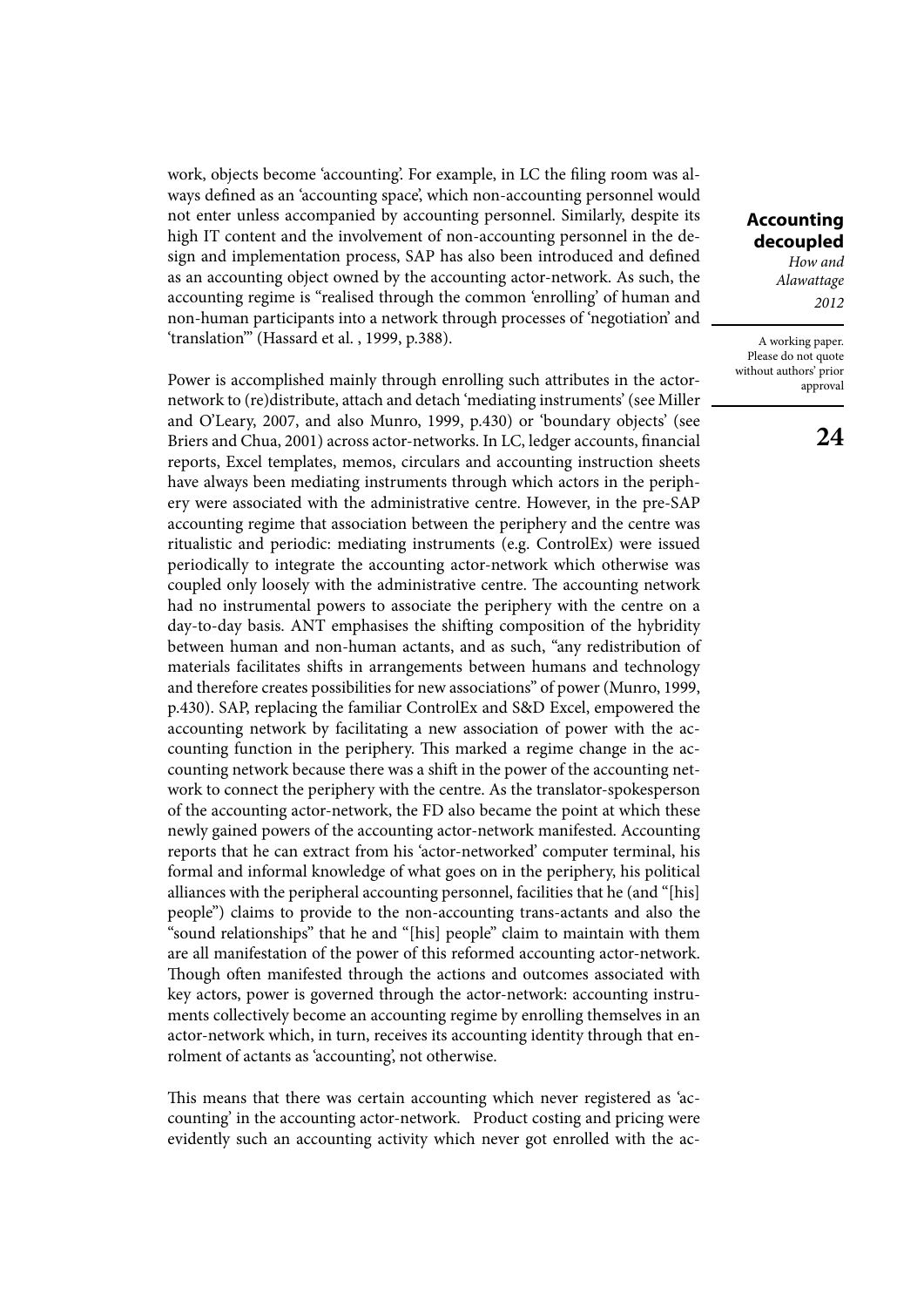counting actor network. Both before and after SAP, there has neither been a separate management/cost accounting function nor such accounting been assumed by the accounting people. Instead product costing and pricing have always been the "experienced and intuitive" job of the manufacturing plants and S&D managers. They never deployed any sophisticated calculative practices to determine these. Cost calculations have never been anything more than a rough estimation of the prime cost, which is the basis that FD used for inventory valuations after annual stock takings at manufacturing sites and S&D outlets. While this prime cost seemed to be vaguely operating as a lower bench mark, pricing has often been a 'political and patronised act', especially in the case of "tendering" to government supply contracts. Capacity to perform such "political and patronised acts" of pricing and sales has always been the embodied social capital of S&D people. As an S&D manager once commented, "In this business, you offer a price not for what you sell but to the person with whom you do business for a long time".

While ideals of integration, standardisation and networking have been achieved within the accounting function to a certain extent through SAP, accounting has always been decoupled from the operations. So, why does accounting never gain (both before and after SAP implementation) the ability to offer the nonaccounting actor-worlds a set of operational doctrines to govern their interactions and practices? First, in this particular case, the answer lies in the way in which the accounting actor-network itself is constructed and enabled. As we mentioned above, the accounting actor-network is defined and redefined by the enrolment and association of certain actors as 'accounting' and disassociation of others as 'non-accounting'. This particular enrolment has a paradoxical impact. On the one hand, it enables and empowers the accounting actor-network to perform its own introvert functions more effectively. As far as our case company is concerned, the primary set of activities and responsibilities that the accounting actor-network has registered itself with has been the recording transactions with the aim of producing financial statements, the purpose of which has mainly been to meet the legal accountabilities of the firm apart from regular facilitation of non-accounting actors to check the dues and owes of the people they are dealing with and the availability of cash to handle them. Such information provided by accounting actor network did not impose any checks and controls on the operations such as credit controls. On the other hand, paradoxically, it hinders the potential of these objects to penetrate into non-accounting actor-worlds. This is quite contrary to the Western experience that SAP is often defined and enrolled as a 'non-accounting actant' and associated with 'non-accounting' actor-worlds (such as engineering, production and logistics) where the role of accounting personnel, especially management accountants, is redefined and enrolled into the actor-networks of business–process management (see Caglio, 2003, Dechow and Mouritsen, 2005, Dillard and Yuthas, 2006, Scapens and Jazayeri, 2003). The integrative function of SAP and the diffusion of accounting into the domains of line management are hardly evident. The SAP implementation in our case has lessened the vertical decoupling to a large extent but not the horizontal decoupling between accounting and operations.

## **Accounting decoupled**

*How and Alawattage 2012*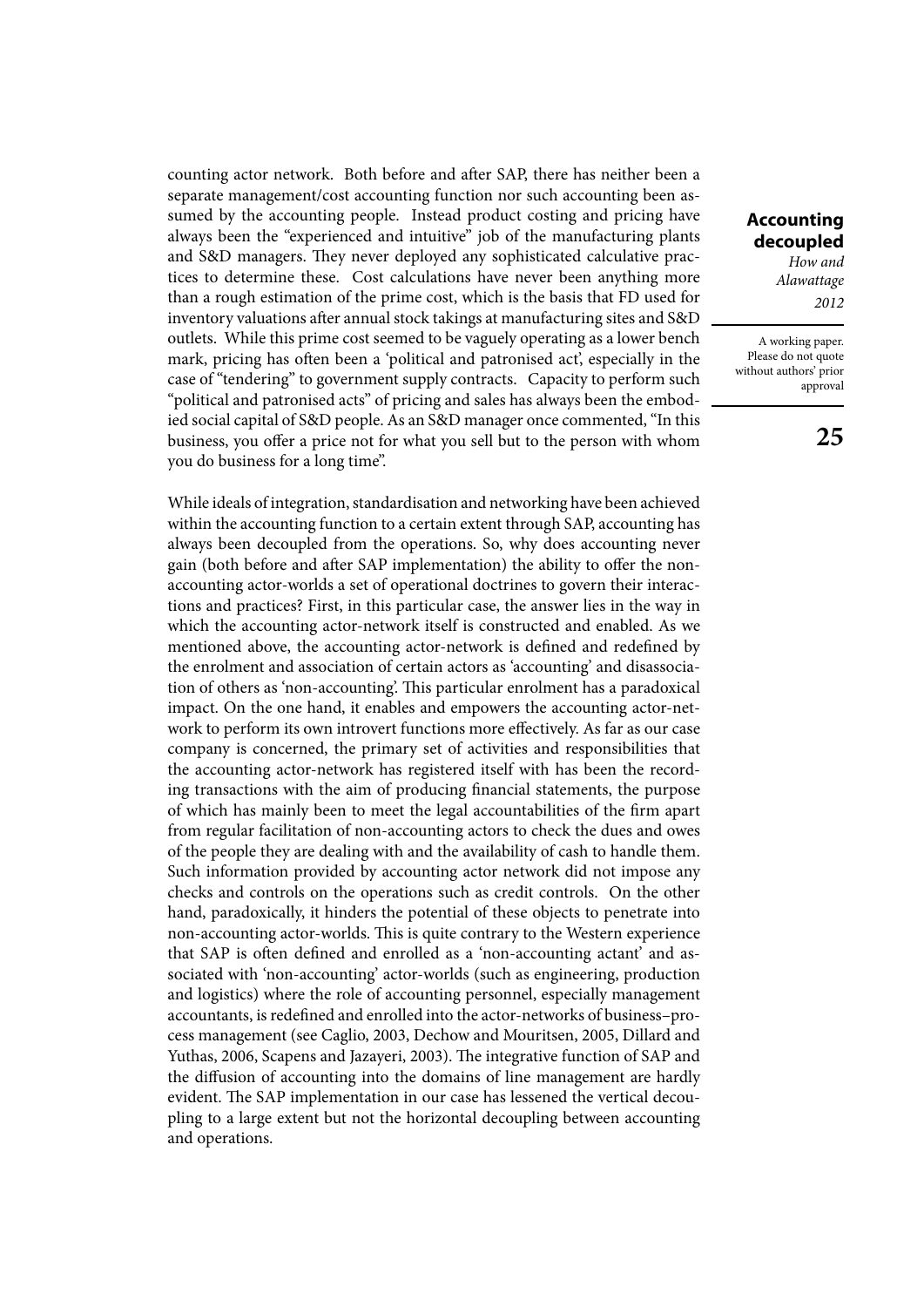Second, the parameters of accounting arise not only from the politics of the particular network in question but also from the isomorphic adoption (see DiMaggio and Powell, 1983) of 'global' accounting objects: objects through which "rationalised myths" (see Meyer and Rowan, 1977) are institutionalised to frame performativity of accounting. They determine the official parameters within which transactions are understood, captured, recorded, analysed and reported. As such an object and as a non-human actant, SAP (as well as traditional accounting templates and procedures) inherits certain obstinate qualities of the bureaucratic apparatus of Western modernity: for ideal performance, it demands that the business be defined as a set of bureaucratic, arms-length, and impersonal interactions and transactions between parties acting upon a set of legal, economic and bureaucratic rationales (see Meyer and Rowan, 1977, p.342), which in turn are brought in to model the business processes as 'best practice'—a set of structures, processes, policies and protocols that "reflect the myths of their institutional environments instead of the demands of their work activities" (Meyer and Rowan, 1977, p.341). This also implies, at a structural level, a clear separation between the polity, society and the economy so that the economic rationales of private capital can be relatively independent of the patronage relations of the civil and political states (see Weber, 1961). Our case studies a company far from this modernity and its bureaucratic rationales. Its market context is heavily 'imperfect', defined by political patronage and personal connections which operational managers often identify as one of the most valuable assets they have. The recent success of the company is attributed by and large to its penetration into the local political state through building "political connections without which this sort of company cannot succeed, because our biggest customer is still the local government" (S&D manager). Even though the importance of such political connections is well discussed and acknowledged in the public and business media, they always remain a 'shadow system',<sup>5</sup> the establishment of, and ability to capitalise on, which involve operational costs and investments that cannot be narrated within the organisational apparatus of modernity. Accounting, being such an 'official' apparatus, finds it difficult to represent this 'shadow system' and to offer an operational doctrine to govern the real business processes that naturally run within this shadow. In other words, real business processes are often too political to be narrated within the apparatuses of accounting that manage the 'official' interface of the company matters.

For smooth functioning, this shadow system demands a certain degree of operational independence, distance and secrecy from the organisational formalities. So, decoupling it from the politically capitalised and patronised operational core, accounting is attributed an important role of managing the communicative interface between the company and the state camouflaging the 'imperfections' with which business operates. So, accounting classification of expenses often become the hiding grounds for various political payments. Accounting

#### **Accounting decoupled**  *How and*

*Alawattage 2012*

<sup>5</sup> Even though we call these political patronage and connections a 'shadow system', they are the primary grounds upon which the business operations are founded and run. We label them 'shadow' because they always remain something that would not be acknowledged within 'formal' (or rather "mythical") organisational protocols.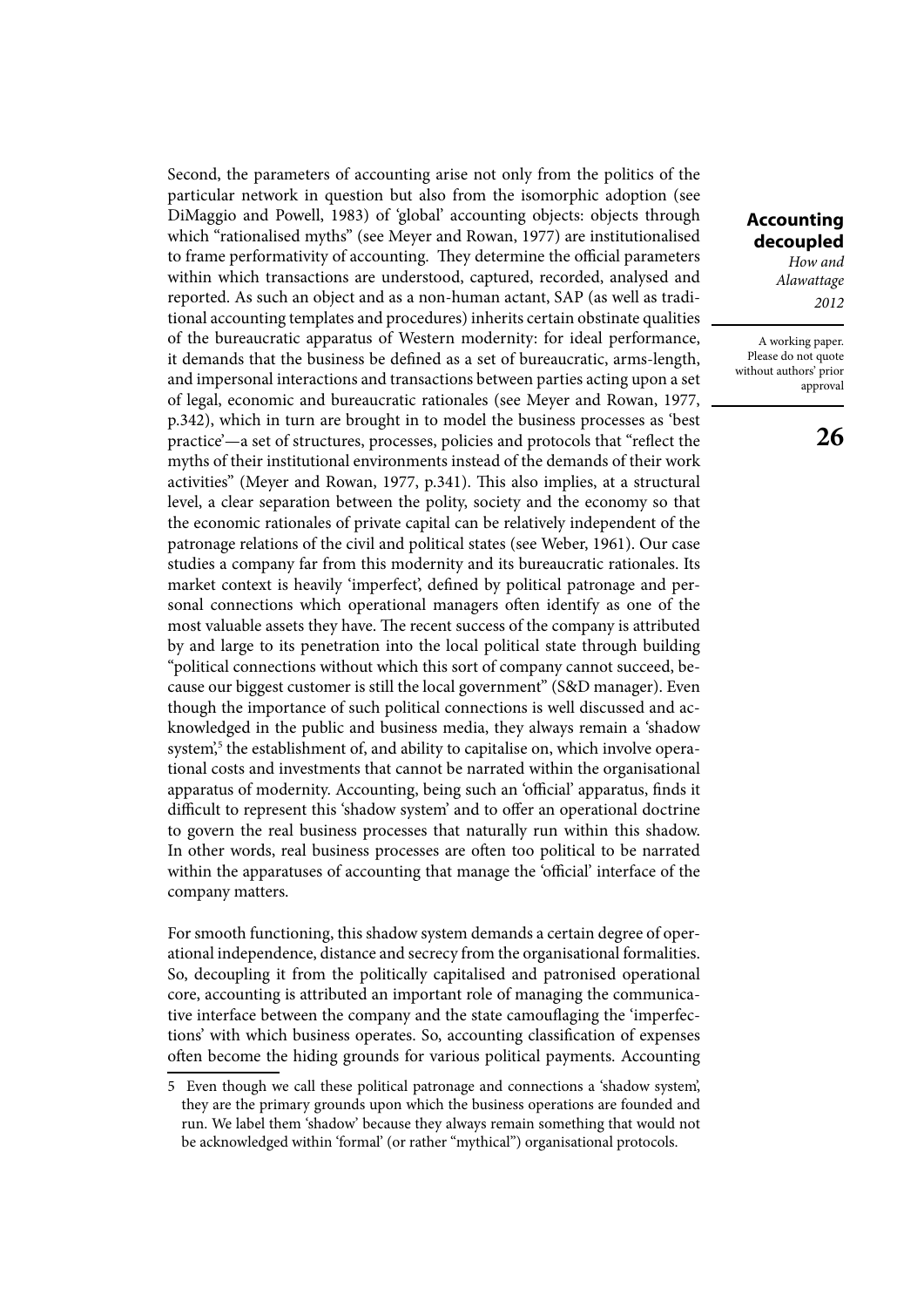is important and performs the function of legitimating the existence of the company as a 'modern' institution. As such, accounting becomes the medium through which a modernity is imputed to the corporate entity to legitimise its existence as a limited liability company; a corporate personality that becomes vital within interactions with the formal protocols of the political state. SAP never redefined this external communicative role of accounting, but just reinforced and enhanced it. Accounting categories simply provided an 'official' space within which 'political imperfections' of the business could be camouflaged. In other words, due to the ostensive characteristics of accounting (with or without SAP) that frame performativity of the accounting actor network, the accounting actor-network never had a chance to infiltrate the non-accounting actor-worlds as an operational doctrine. Instead, it has always been confined to a fairly important role: 'shadowing' the political and patronage processes behind business's 'official' interface. As such, FD's functional expectation of panoptic visibility of branch activities through SAP runs contradiction to an operational necessity of decoupling and camouflaging from 'official' communication that any kind of accounting would do. Decoupling has always been an operational necessity imposed by the 'political imperfections' of the way the Malaysian businesses (like many other LDCs) are supposed to operate and panoptic dreams associated with SAP and other modern computer accounting packages can hardly be realised within such non-modern conditions.

#### **Accounting decoupled**  *How and*

*Alawattage 2012*

A working paper. Please do not quote without authors' prior approval

### **References**

- Alawattage C, Wickramasinghe D. 'Appearance of accounting in a political hegemony.' Critical Perspectives on Accounting. 2008;19:293–339.
- Alawattage C, Wickramasinghe D. 'Institutionalisation of control and accounting for bonded labour in colonial plantations: A historical analysis.' Critical Perspectives on Accounting. 2009;20:701–15.
- Berry AJ, Capps T, Cooper D, Ferguson P, Hopper T, Lowe EA. Management control in an area of the NCB: Rationales of accounting practices in a public enterprise. Accounting, Organizations and Society. 1985;10:3-28.
- Bourdieu P. 'The Forms of Capital.' In: Richardson JG, editor. Handbook of Theory and Research for the Sociology of Education. New York: Greenwood Press; 1986. pp. 241–58.
- Briers M, Chua WF. 'The role of actor-networks and boundary objects in management accounting change: a field study of an implementation of activity-based costing.' Accounting, Organizations and Society. 2001;26:237–69.
- Caglio A. 'Enterprise Resource Planning systems and accountants: towards hybridization?' European Accounting Review. 2003;12:123–53.
- Callon M. 'The sociology of an actor-network: the case of the electrical vehicle.' In: Callon M, Law J, Rip A, editors. Mapping the dynamics of science and technology: sociology of sciences in the real world. London: Macmillan Press; 1986a. pp. 19–34.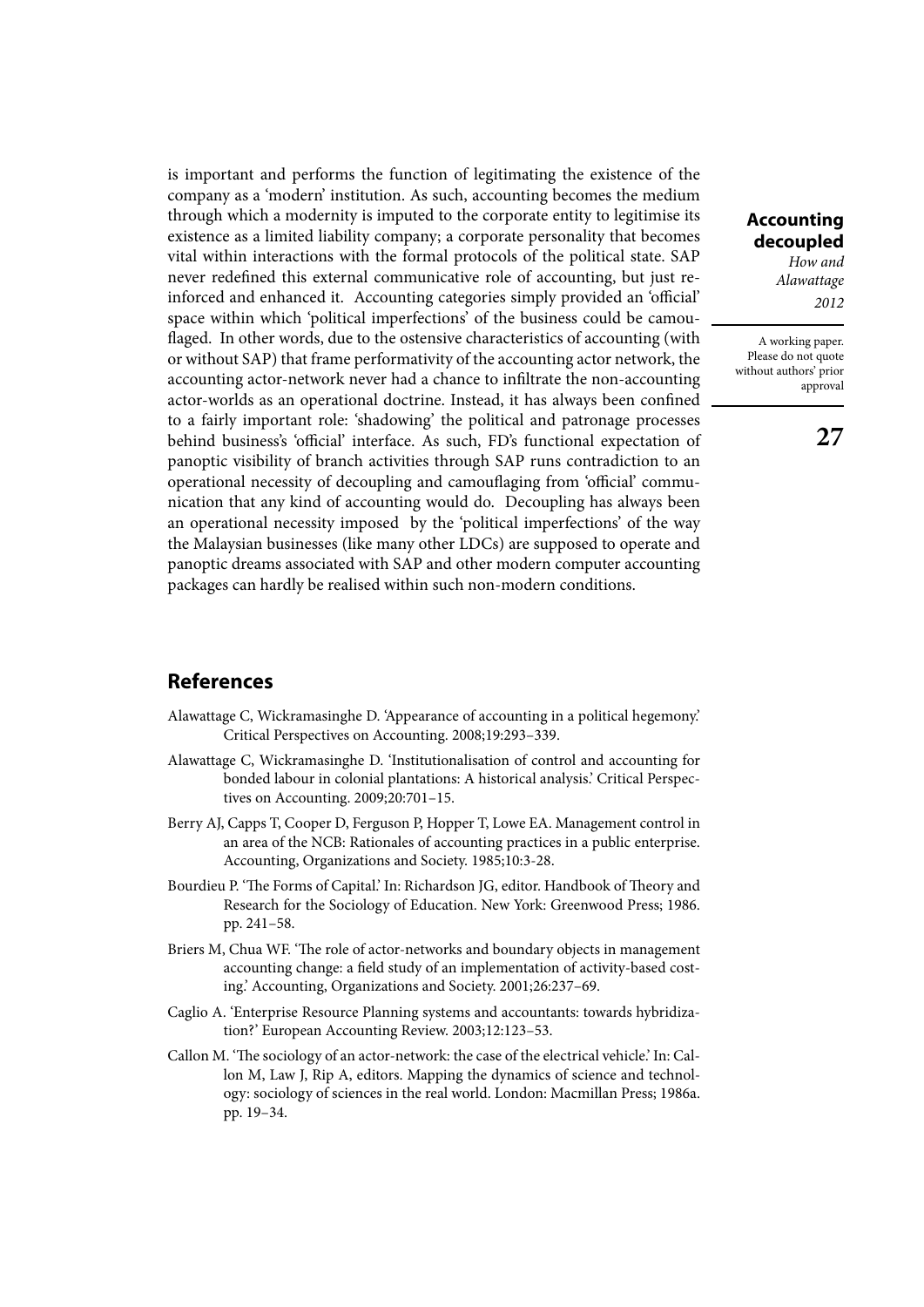- Callon M. 'Some elements of sociology of translation: domestification of the scallops and the fishermen of St Brieuc Bay.' In: Law J, editor. Power, action and belief: a new sociology of knowledge? London: Routledge & Kegan Paul; 1986b. pp. 196–233.
- Chapman C, Chua WF. 'Technology-driven integration, automation, and standardisation of business processes.' In: Bhimani A, editor. Management accounting in the digital economy. Oxford: Oxford University Press; 2003. pp. 74–94.
- Chapman CS. 'Not because they are new: Developing the contribution of enterprise resource planning systems to management control research.' Accounting, Organizations and Society. 2005;30:685–9.
- Covaleski MA, Dirsmith MW. 'Budgeting as a means for control and loose coupling.' Accounting, Organizations and Society. 1983;8:323-40.
- Davenport TH. 'SAP: big changes comes in big packages.' CIO: www.cio.com; 1995. pp. 32 and 4.
- Davenport TH. 'Putting the Enterprise into the Enterprise System.' Harvard Business Review. 1998;July–August:121–31.
- Davenport TH. Mission critical: realizing the promise of enterprise systems. Boston, Mass.: Harvard Business School Press; 2000.
- Dechow N, Mouritsen J. 'Enterprise resource planning systems, management control and the quest for integration.' Accounting, Organizations and Society. 2005;30:691–733.
- Dillard JF, Yuthas K. 'Enterprise resource planning systems and communicative action.' Critical Perspectives on Accounting. 2006;17:202–23.
- DiMaggio PJ, Powell WW. 'The Iron Cage Revisited: Institutional Isomorphism and Collective Rationality in Organizational Fields.' American Sociological Review. 1983;48:147–60.
- Emmanuel C, Otley D, Merchant K. Accounting for management control. 2nd ed. London: Chapman & Hall;1990.
- Hassard J, Law J, Lee N. 'Preface.' Organization. 1999;6:387–90.
- Hoque Z, Hopper T. 'Rationality, accounting and politics: a case study of management control in a Bangladeshi jute mill.' Management Accounting Research. 1994;5:5–30.
- Hyvönen T, Järvinen J, Pellinen J. 'The role of standard software packages in mediating management accounting knowledge.' Qualitative Research in Accounting & Management. 2006;3.
- Hyvönen T, Järvinen J, Pellinen J. 'A virtual integration—The management control system in a multinational enterprise.' Management Accounting Research. 2008;19:45–61.
- Jack L, Kholeif A. 'Enterprise Resource Planning and a contest to limit the role of management accountants: A strong structuration perspective.' Accounting Forum. 2008;32:30–45.
- Kholeif AOR, Abdel-Kader M, Sherer M. 'ERP customization failure: Institutionalized accounting practices, power relations and market forces.' Journal of Accounting & Organizational Change. 2007;3.
- Mackintosh, N. B. Management accounting and control systems: an organizational and behavioral approach. London: John Wiley & Sons; 1994.

### **Accounting decoupled**

*How and Alawattage 2012*

A working paper. Please do not quote without authors' prior approval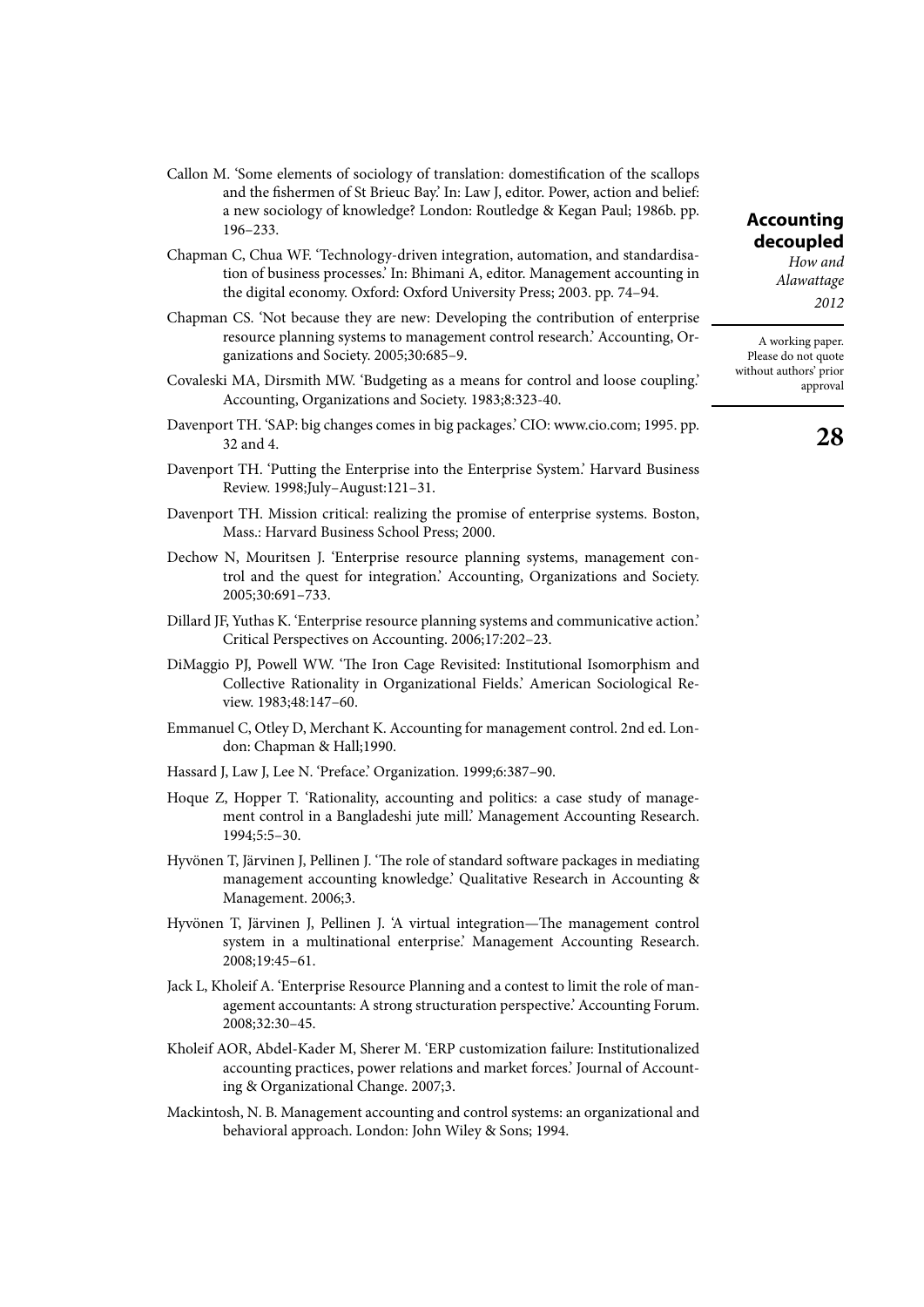- McAdam R, Galloway A. 'Enterprise resource planning and organisational innovation: a management perspective.' Industrial Management & Data Systems. 2005;105:280–90.
- Meyer J. W., Rown B. 'Institutionalised organizations: formal strcuture as myth and ceremony.' American Journal of Sociology. 1977; 83:340-363.
- Miller P, O'Leary T. 'Mediating instruments and making markets: Capital budgeting, science and the economy.' Accounting, Organizations and Society. 2007;32:701–34.
- Munro R. 'Power and Discretion: Membership Work in the Time of Technology.' Organization. 1999;6:429–50.
- Quattrone P. 'Commenting on a commentary?: Making methodological choices in accounting.' Critical Perspectives on Accounting. 2004;15:232–47.
- Quattrone P, Hopper T. 'What does organizational change mean? Speculations on a taken for granted category.' Management Accounting Research. 2001;12:403–35.
- Quattrone P, Hopper T. 'A "time-space odyssey": management control systems in two multinational organisations.' Accounting, Organizations and Society. 2005;30:735–64.
- Quattrone P, Hopper T. 'What is IT? SAP, accounting, and visibility in a multinational organisation.' Information and Organization. 2006;16:212–50.
- Scapens RW, Jazayeri M. 'ERP systems and management accounting change: opportunities or impacts? A research note.' European Accounting Review. 2003;12:201—33.
- Uddin S, Hopper T. 'A Bangladesh soap opera: privatisation, accounting, and regimes of control in a less developed country.' Accounting,Organizations and Society. 2001;26:643–72.
- Weber M. General economic history. New York: Collier Books; 1961.
- Weick KE. 'Educational organizations as loosely coupled systems.' Administrative Science Quarterly. 1976;21:1-19.
- Wickramasinghe D, Hopper T. 'A cultural political economy of management accounting controls: a case study of a textile Mill in a traditional Sinhalese village.' Critical Perspectives on Accounting. 2005;16:473–503.

**Accounting decoupled** 

*How and Alawattage 2012*

A working paper. Please do not quote without authors' prior approval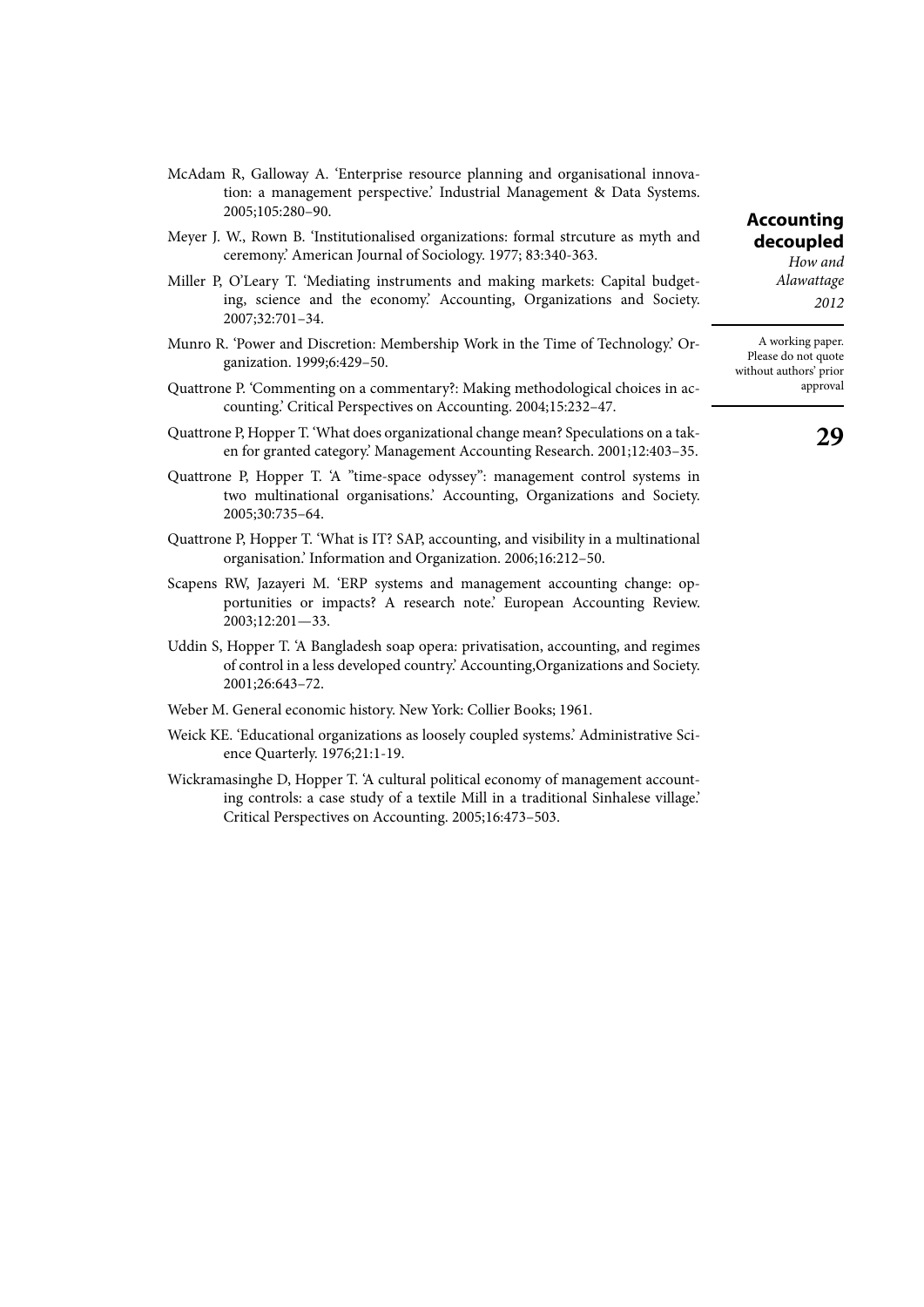# **Appendix 1: Fieldwork details**

| <b>Accounting</b>                                                             | Activities undertaken                                                                                                                                                                                                                                                                                                                                                                                                                                                                                                                                                                                                                                                                                                                                                                                                                                                                                                                                                                                                                                                                                                                                                                                                                                                                                                                                                                                                                                                                                                                                                                                                                                                                                                                                                                                                                                                                           | Phase of the field<br>work                               |
|-------------------------------------------------------------------------------|-------------------------------------------------------------------------------------------------------------------------------------------------------------------------------------------------------------------------------------------------------------------------------------------------------------------------------------------------------------------------------------------------------------------------------------------------------------------------------------------------------------------------------------------------------------------------------------------------------------------------------------------------------------------------------------------------------------------------------------------------------------------------------------------------------------------------------------------------------------------------------------------------------------------------------------------------------------------------------------------------------------------------------------------------------------------------------------------------------------------------------------------------------------------------------------------------------------------------------------------------------------------------------------------------------------------------------------------------------------------------------------------------------------------------------------------------------------------------------------------------------------------------------------------------------------------------------------------------------------------------------------------------------------------------------------------------------------------------------------------------------------------------------------------------------------------------------------------------------------------------------------------------|----------------------------------------------------------|
| decoupled<br>How and<br>Alawattage<br>2012                                    | First author was introduced by the FD to the senior managers and accounts<br>clerks at head office as his close friend and a researcher interested in 'learn-<br>ing' how accounting was done in the company and how accounting can be<br>improved through SAP.<br>Tried to develop a network of connections with them through lunch breaks<br>and 'yam cha' (tea sessions late at night) to grasp a sense of the corporate                                                                                                                                                                                                                                                                                                                                                                                                                                                                                                                                                                                                                                                                                                                                                                                                                                                                                                                                                                                                                                                                                                                                                                                                                                                                                                                                                                                                                                                                     | First visit<br>Dec 2006 – Jan<br>2007<br>4-week duration |
| A working paper.<br>Please do not quote<br>without authors' prior<br>approval | culture through the clerks.<br>Conversed with the accounts clerks, observed their work routines, docu-<br>mented their filing systems, paper trails, and the manual accounting system at<br>head office.<br>Visited and spent a week in one of the S&D outlets in JB.                                                                                                                                                                                                                                                                                                                                                                                                                                                                                                                                                                                                                                                                                                                                                                                                                                                                                                                                                                                                                                                                                                                                                                                                                                                                                                                                                                                                                                                                                                                                                                                                                           |                                                          |
| 30                                                                            | Conducted semi-structured interview with the S&D manager to understand<br>how the accounting system works at the branch/outlet level. The interview<br>lasted for about 40 minutes.<br>Freely conversed with S&D accounts clerks about their work routines, ob-<br>served and documented their daily activities, filing system used, paper trails,<br>and their accounting flow.                                                                                                                                                                                                                                                                                                                                                                                                                                                                                                                                                                                                                                                                                                                                                                                                                                                                                                                                                                                                                                                                                                                                                                                                                                                                                                                                                                                                                                                                                                                |                                                          |
|                                                                               | Second visit<br>Revisited head office to catch up with the FD and the accounts clerks<br>July 2007 - Sept<br>Conducted four formal semi-structured interviews with FD, with each lasted<br>2007<br>about 35 to 40 minutes.<br>11 week duration<br>Issues discussed include the testing phase and the actual roll out of SAP, prob-<br>lems they faced both technically and human issues such as training, resistance<br>etc, change in work routines etc.<br>In addition, numerous unofficial personal catch-up with the FD during 'yam<br>cha' sessions to understand more about the roll out process at head office and<br>other S&D outlets, training programmes in place, changes to the accounting<br>system and routines, changes in personnel arrangements.<br>Carried out observations at the head office, documented the daily accounting<br>routines of accounts clerks after SAP.<br>Conversed with the accounts clerks during lunch breaks and late night 'yam<br>cha' to obtain a sense of their 'true' feelings with the use of SAP and whether<br>or not this has improved / affected their work (good and bad).<br>Visited S&D outlets in JB and Selangor (those outlets were the first few to<br>receive SAP roll out) and carried out interviews with each S&D manager.<br>Conversed with the accounts clerks at all four S&D outlets outside their work-<br>ing environment (i.e. lunch breaks and late night tea sessions preferred)<br>Issues discussed include their opinions on SAP implementation at their offices,<br>how this changed their work routines, training sessions they have attended<br>and how those helped with their daily operation activities etc.<br>Observed the daily operational routines at the outlets, observed and docu-<br>mented the accounting process after SAP, attended the SAP training sessions<br>organised for the accounts clerks. |                                                          |
|                                                                               | Stationed at the two S&D outlets in Pulau Pinang as these outlets have just<br>started the roll out process.<br>Managed to interview the outlet managers, two interviews each, ranging<br>between 30 and 40 minutes during each interview.<br>Observed the roll out process especially the reactions of the accounts clerks<br>and the outlet managers when they carried out their daily accounting activi-<br>ties.<br>Observed and documented the accounting processes at these outlets, exam-<br>ined the accounting and SAP documents.<br>Attended the SAP training sessions to get a sense of how these sessions were<br>conducted and to observe the reactions of the accounts clerks while they were<br>learning to use SAP.<br>Conversed with the accounts clerks outside their normal work settings.<br>Issues discussed were similar to those discussed at the head office and other<br>S&D outlets, in addition to other matters which the Pulau Pinang S&D ac-<br>counts clerks deemed important.                                                                                                                                                                                                                                                                                                                                                                                                                                                                                                                                                                                                                                                                                                                                                                                                                                                                                   | Third visit<br>Dec 2007<br>4-week duration               |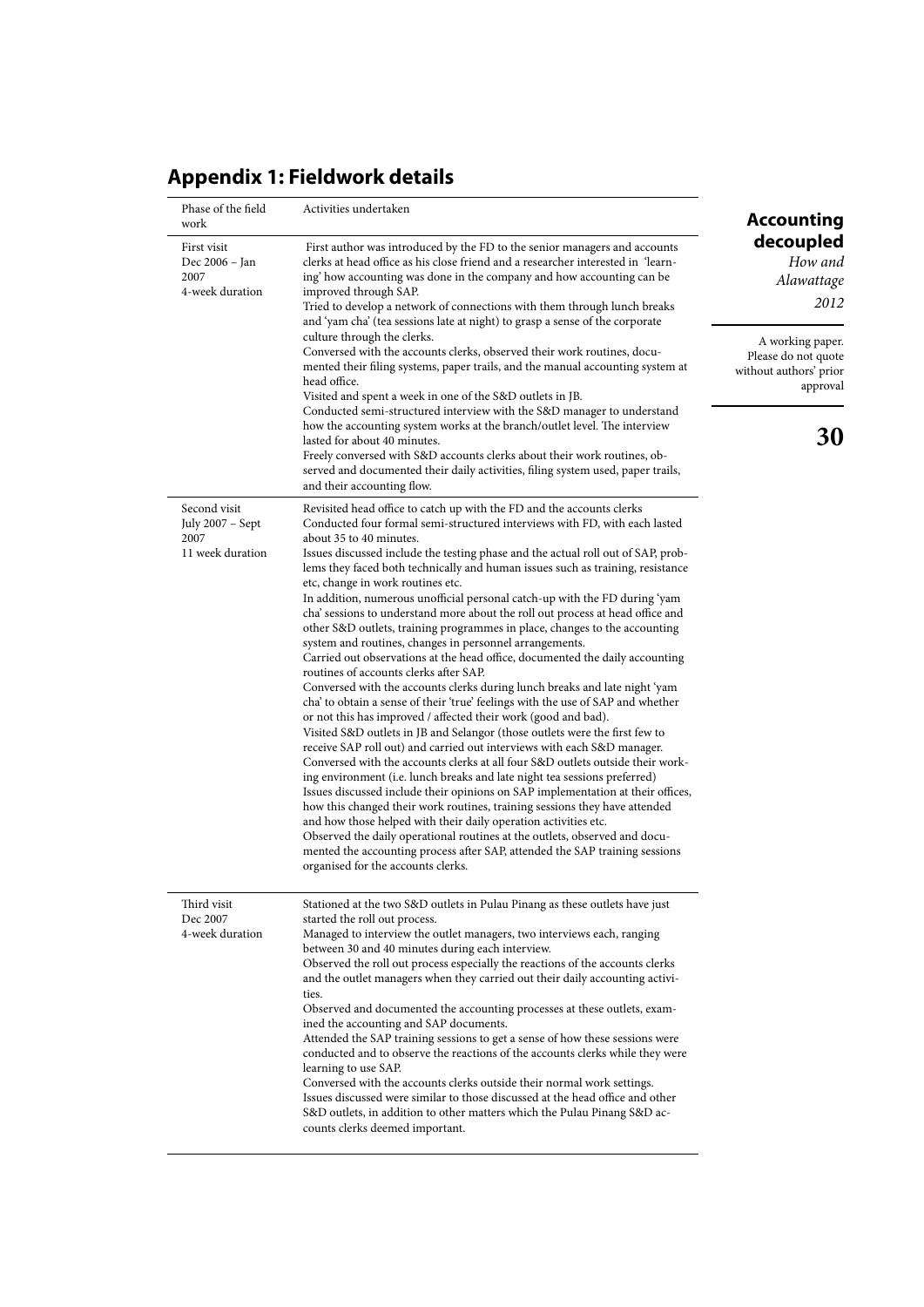| Fourth visit<br>July 2007 – Aug<br>2008<br>8-week duration    | Revisited head office and the two S&D outlets in JB for two weeks to observe<br>the daily accounting practices and work routines after nearly one year of SAP<br>implementation.<br>Carried out informal 'chats' with the FD and the accounts clerks at the head<br>office to follow up with their perceptions in terms of how SAP has changed<br>their routines and working environment, their opinions as to the success /<br>failure of SAP, effectiveness of SAP etc.<br>Observed and documented the day-to-day operations and accounting activi-<br>ties of the accounts clerks, filing systems used after the SAP was put in place.<br>Carried out similar activities at the JB S&D outlets to observe the differences<br>one year after SAP implementation.<br>Also visited S&D outlets in Selangor and Pulau Pinang, spent about 1 week in<br>each location.<br>Observed and documented the progression in SAP implementation at these<br>outlets, carried out informal conversations with the managers and the ac-<br>counts clerks to grasp a sense of their perceptions and 'feelings' towards<br>the use of SAP, how SAP changed their working routines, their 'authority',<br>effectiveness of SAP etc.<br>Roll out processes were in progress at S&D outlets in Kelantan and Pahang,<br>hence the first author spent 2 weeks in each location to follow their progress.<br>Observations, documentations, and conversations were carried out with<br>the outlet managers and accounts clerks at both locations to understand the<br>preparations, training, and changes made while getting ready for SAP imple-<br>mentation.<br>Training sessions were attended and documented; SAP meetings were also<br>attended and documented. |
|---------------------------------------------------------------|--------------------------------------------------------------------------------------------------------------------------------------------------------------------------------------------------------------------------------------------------------------------------------------------------------------------------------------------------------------------------------------------------------------------------------------------------------------------------------------------------------------------------------------------------------------------------------------------------------------------------------------------------------------------------------------------------------------------------------------------------------------------------------------------------------------------------------------------------------------------------------------------------------------------------------------------------------------------------------------------------------------------------------------------------------------------------------------------------------------------------------------------------------------------------------------------------------------------------------------------------------------------------------------------------------------------------------------------------------------------------------------------------------------------------------------------------------------------------------------------------------------------------------------------------------------------------------------------------------------------------------------------------------------------------------------------------------------------------------------------------|
| Fifth and final visit<br>Dec 2008<br>1-month period           | The first author first revisited the S&D outlets in Kelantan and Pahang to<br>observe and document the changes in place after her last visit back in August<br>2008.<br>Semi-structured interviews were conducted with the managers and informal<br>meetings and conversations were carried out with the accounts clerks at both<br>locations to understand the progress after 6 months of SAP implementation.<br>Issues involving the changes in areas such as work routines, accounting prac-<br>tices, filing system, authorities and personnel were explored and discussed.<br>As before, observations and documentations were carried out while the first<br>author was at the outlets<br>The first author then spent the remaining two weeks travelling between Selan-<br>gor and JB to revisit the outlets at both locations and also the head office.<br>In each location, informal conversations were carried out with the accounts<br>clerks and the main issues were documented.<br>Observations and documentations were carried out on site to understand<br>further the changes on work routines, personnel, authority, and accounting<br>routines after the last visit.<br>Due to time constraint, the first author was not able to visit the outlets in Pu-<br>lau Pinang. However, the first author was able to follow up with the manager<br>and the accounts clerks via telephone conversations to obtain updates on the<br>current accounting environment and routines.                                                                                                                                                                                                                                                       |
| Periods when the<br>first author was sta-<br>tioned in the UK | A series of networks of connections were built up by the first author with the<br>accounts clerks and the managers during her each visit to the different loca-<br>tions. Based on such networks, she can then carried out series of Skype calls<br>with these main actors while away from the research sites and still be able to<br>obtain updates with regards to the progress of SAP implementation.<br>Follow-ups and clarifications can also be obtained through emails and Skype<br>calls while writing up the research case.                                                                                                                                                                                                                                                                                                                                                                                                                                                                                                                                                                                                                                                                                                                                                                                                                                                                                                                                                                                                                                                                                                                                                                                                             |

# **Accounting decoupled**

*How and Alawattage*

*2012*